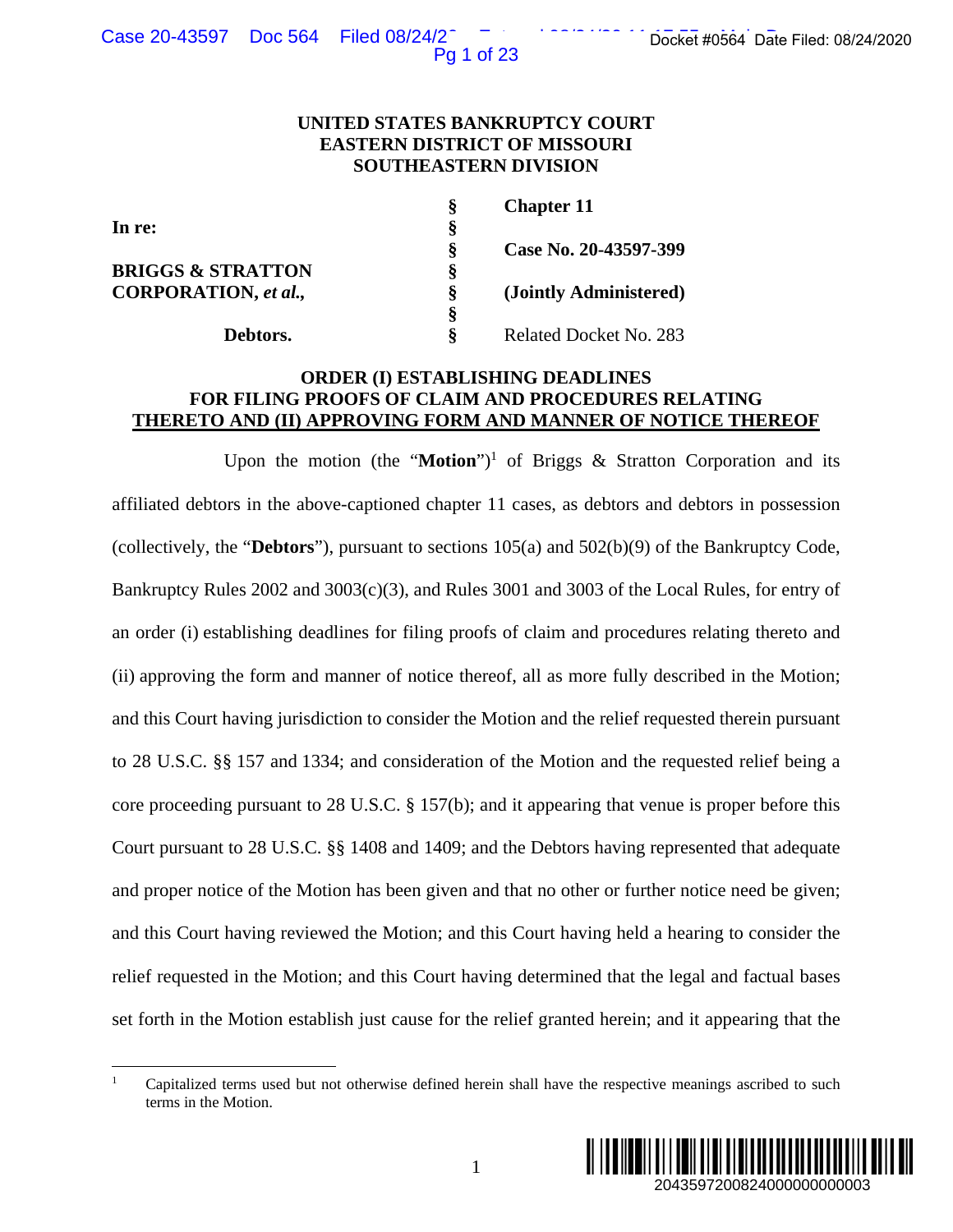#### Case 20-43597 Doc 564 Filed 08/24/20 Entered 08/24/20 11:17:55 Main Document Pg 2 of 23

relief requested in the Motion is in the best interests of the Debtors and their respective estates and creditors; and upon all of the proceedings had before this Court and after due deliberation and sufficient cause appearing therefor, **it is hereby ORDERED that the Motion is GRANTED in that**:

1. Except as otherwise provided herein, pursuant to section 502(b)(9) of the Bankruptcy Code, Rules 2002 and 3003(c)(3) of the Bankruptcy Rules, and Rules 3001 and 3003 of the Local Rules, **October 7, 2020 at 11:59 p.m., prevailing Central Time** is established as the deadline for each person (as defined in section  $101(41)$  of the Bankruptcy Code), excluding governmental units (as defined in section 101(27) of the Bankruptcy Code, the "**Governmental Units**"), to file a proof of claim (each, a "**Proof of Claim**") in respect of a claim (as defined in section 101(5) of the Bankruptcy Code) against any Debtor which arose on or prior to the Petition Date, including, for the avoidance of doubt, secured claims, priority claims, unsecured non-priority claims, and claims arising under section 503(b)(9) of the Bankruptcy Code (such deadline, the "**General Bar Date**").

2. Notwithstanding any other provision hereof, **January 19, 2021 at 11:59 p.m., prevailing Central Time** is established as the deadline for each Governmental Unit to file a Proof of Claim in respect of a prepetition claim against any Debtor (such deadline, the "**Governmental Bar Date**").

3. Notwithstanding any other provision hereof, in the event the Debtors file a notice of previously unfiled Schedules (as defined herein) or notice of an amendment or supplement to the Schedules, such notice shall clearly indicate the deadline by which each claimant holding a claim affected by such filing, amendment or supplement must file a Proof of Claim with respect to such claim (the "**Amended Schedules Bar Date**").

2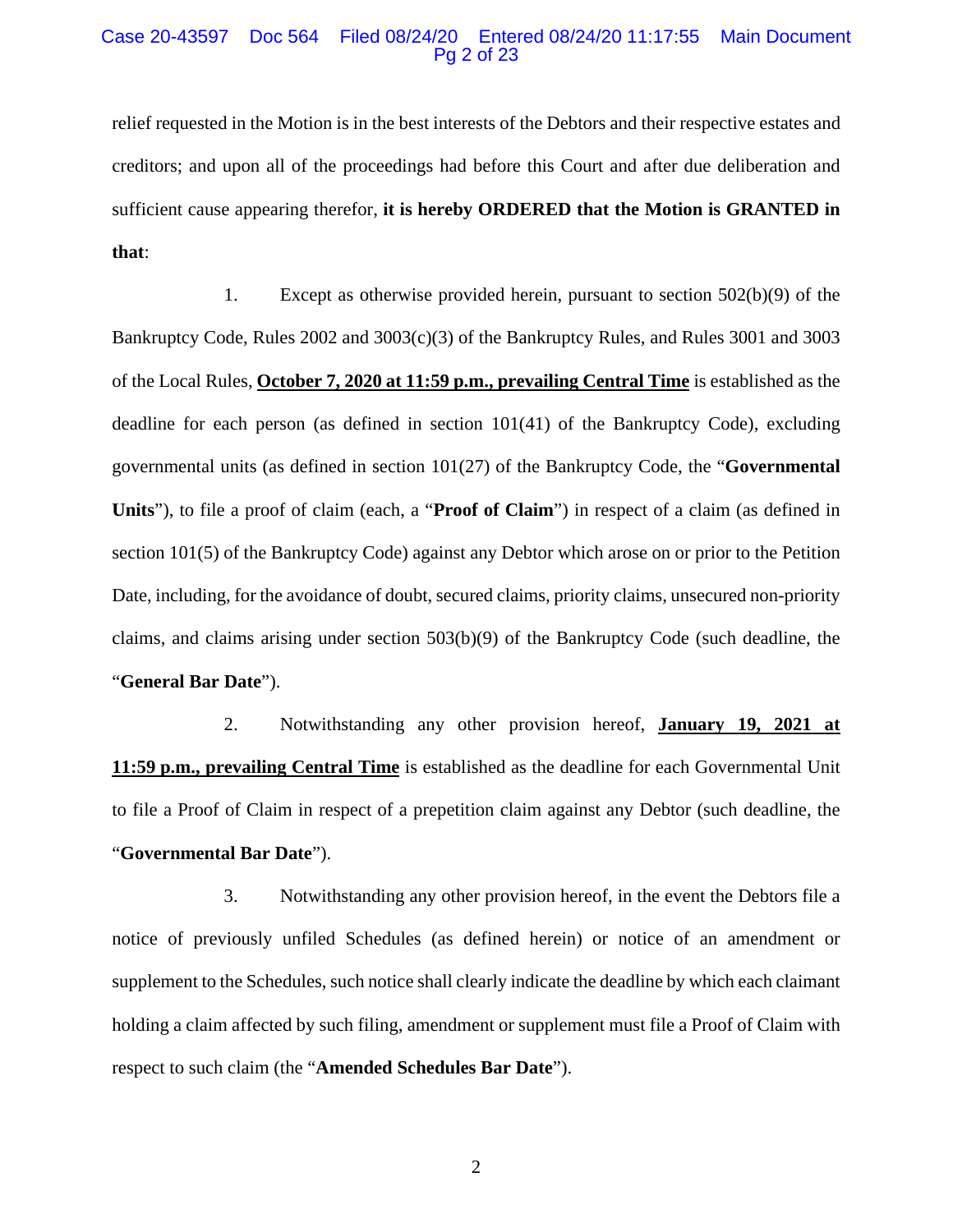## Case 20-43597 Doc 564 Filed 08/24/20 Entered 08/24/20 11:17:55 Main Document Pg 3 of 23

4. Notwithstanding any other provision hereof, in the event the Debtors file a motion requesting authority to approve rejection of any executory contract or unexpired lease of the Debtors and the Court enters an order granting such motion, the Debtors shall provide notice of the order granting rejection to all claimants affected by such rejection and such notice shall clearly indicate the deadline by which a claimant asserting a claim resulting from the Debtors' rejection of an executory contract or unexpired lease must file a Proof of Claim for damages arising from such rejection (the "**Rejection Damages Bar Date**" and, together with the General Bar Date, the Governmental Bar Date, and the Amended Schedules Bar Date, the "**Bar Dates**").

5. The filing of a proof of claim form is deemed to satisfy the procedural requirements for the assertion of administrative priority claims under section 503(b)(9) of the Bankruptcy Code, so long as such 503(b)(9) claim (and any amendments thereto) is asserted using the Claim Form (as defined below); provided, however, that  $503(b)(9)$  claims may be made by separate requests for payment in accordance with section 503(a) of the Bankruptcy Code.

6. The (i) proposed notice of the Bar Dates, substantially in the form annexed hereto as **Exhibit 1** (the "**Bar Date Notice**") and (ii) proposed proof of claim form (the "**Claim Form**"), substantially in the form annexed hereto as **Exhibit 2**, are approved.

7. The following procedures for the filing of proofs of claim (the

"**Procedures**") shall apply:

- a) Proofs of Claim must conform substantially to the Claim Form or Official Bankruptcy Form No. 410 (the "**Official Form**");2
- b) Proofs of Claim must be filed (i) through the CM/ECF system on the Court's website at https://ecf.moeb.uscourts.gov/cgi-bin/login.pl (ii) filed electronically using the Electronic Proof of Claim (ePOC) Program on the

<sup>2</sup> The Official Form can be found at www.uscourts.gov/forms/bankruptcy-forms, the official website for the United States Bankruptcy Courts. The Claim Form can be found at http://www.kccllc.net/Briggs, the website established by the Debtors' claims and noticing agent, Kurtzman Carson Consultants, LLC ("**KCC**"), for the Debtors' chapter 11 cases.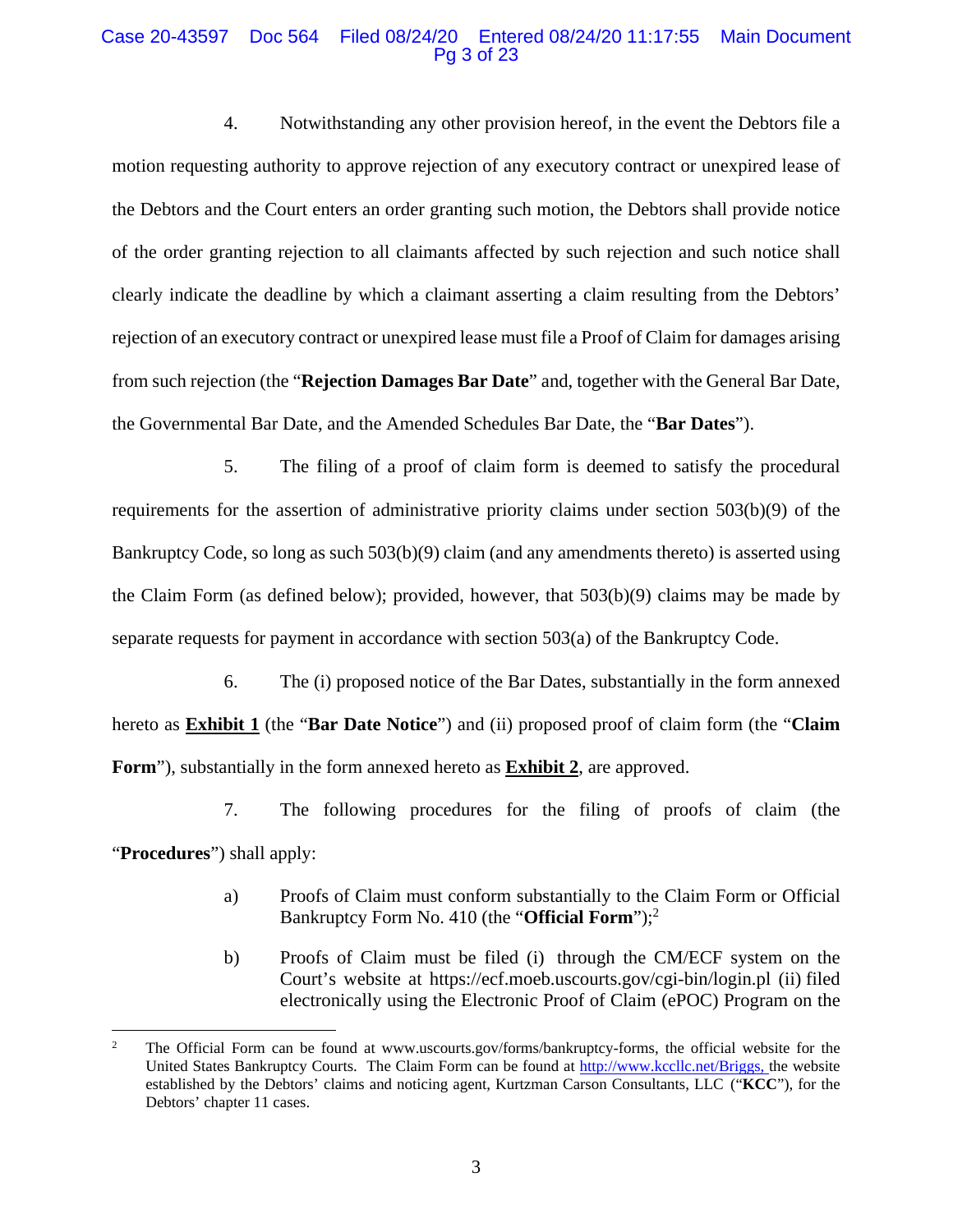## Case 20-43597 Doc 564 Filed 08/24/20 Entered 08/24/20 11:17:55 Main Document Pg 4 of 23

Court's website at https://www.moeb.uscourts.gov/epoc-electronic-proofclaim-filing; (iii) sent by first-class mail or overnight courier to the Clerk of the Bankruptcy Court, Eastern District of Missouri, 111 S. 10th St., 4th Floor, St. Louis, MO 63102; or (iv) sent by first-class mail, overnight courier, or hand-delivery to Briggs Claims Processing Center, c/o KCC, 222 N. Pacific Coast Highway, Suite 300, El Segundo, CA 90245. Proofs of claim may NOT be delivered by facsimile or electronic mail transmission;

- c) Proofs of Claim will be deemed filed only if actually received by the Clerk of the Court or KCC on or before the applicable Bar Date by one of the approved methods of filing provided herein;
- d) Proofs of Claim must (i) be written in the English language; (ii) be denominated in lawful currency of the United States as of the Petition Date (using the exchange rate, if applicable, as of the Petition Date); (iii) specify by name and case number the Debtor against which the claim is filed; (iv) set forth with specificity the legal and factual basis for the alleged claim; (v) include supporting documentation for the claim or an explanation as to why such documentation is not available; and (vi) be signed by the claimant or, if the claimant is not an individual, by an authorized agent of the claimant under penalty of perjury;
- e) If the holder asserts a claim against more than one Debtor or has claims against different Debtors, a separate Proof of Claim form must be filed with respect to each Debtor except as specifically provided herein. If the holder lists multiple Debtors on the Proof of Claim, then the Debtors will treat such claim as if it is filed against the first listed Debtor. If the holder files a Proof of Claim without identifying a Debtor, such Proof of Claim will be deemed as filed only against Briggs & Stratton Corporation;
- f) Proofs of Claim sent by facsimile, telecopy, or electronic mail transmission will not be accepted; and
- g) The following persons or entities (including, without limitation, individuals, partnerships, corporations, joint ventures, trusts, or Governmental Units) are **not** required to file a Proof of Claim on or before the applicable Bar Date, solely with respect to the claims described below:
	- i) any person or entity that has already properly filed a Proof of Claim against the Debtors in the above-captioned cases in a form substantially similar to the Claim Form or the Official Form and otherwise in compliance with these Procedures;
	- ii) any person or entity whose claim is listed in the schedules of assets and liabilities (the "**Schedules**") filed by the Debtors, provided that (x) the claim is not scheduled as "disputed", "contingent" or "unliquidated"; and (y) the claimant does not disagree with the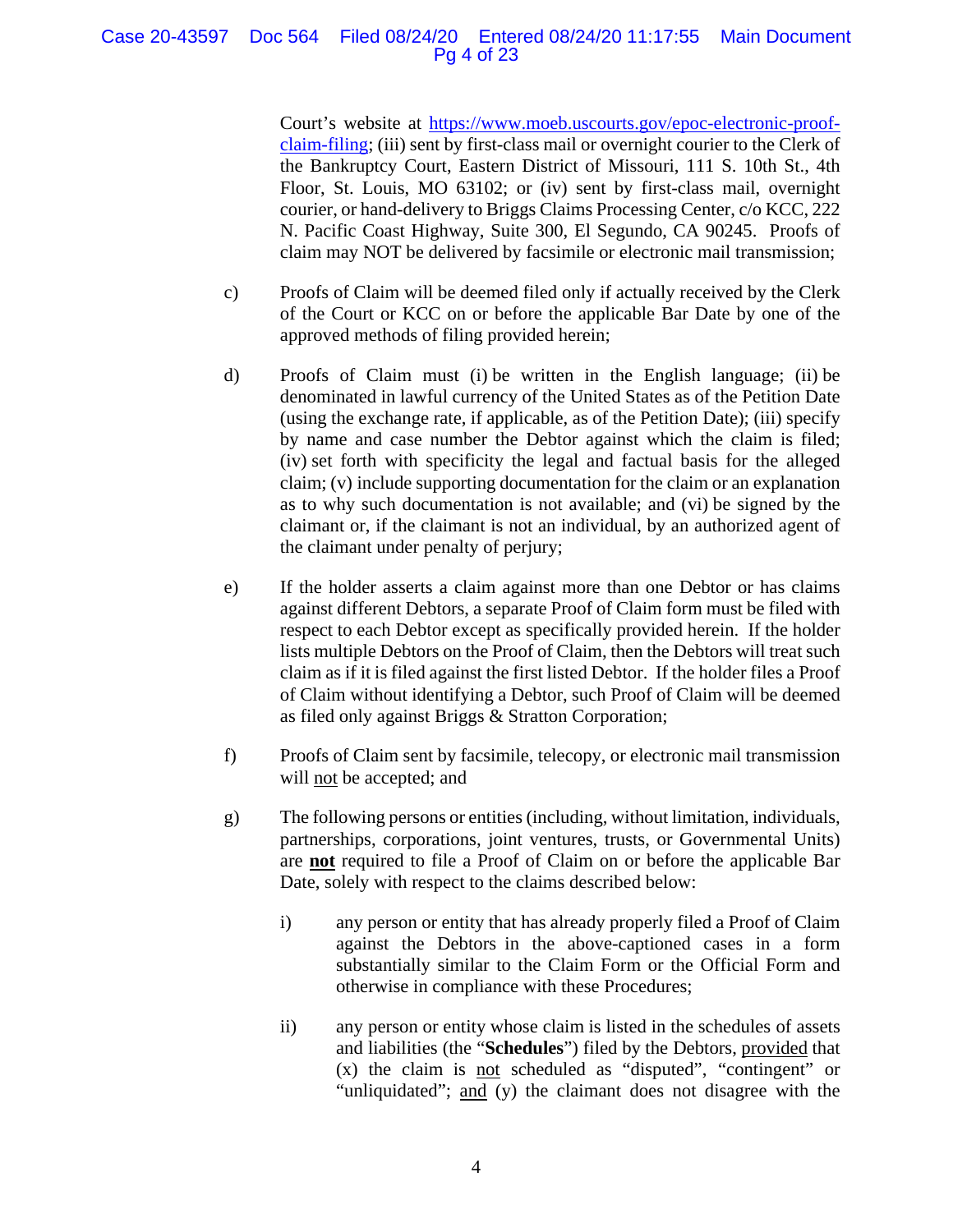## Case 20-43597 Doc 564 Filed 08/24/20 Entered 08/24/20 11:17:55 Main Document Pg 5 of 23

amount, nature, and priority of the claim as set forth in the Schedules; and (z) the claimant does not dispute that the claim is an obligation of the specific Debtor against which the claim is listed in the Schedules;

- iii) any person or entity whose claim has been allowed by an order of the Bankruptcy Court entered on or before the applicable Bar Date;
- iv) any person or entity whose claim has been paid in full by any of the Debtors in accordance with an order of the Bankruptcy Court entered on or before the applicable Bar Date;
- v) any person or entity that holds a claim for which specific deadlines other than the Bar Dates have been fixed by an order of the Court entered on or prior to the applicable Bar Date;
- vi) any Debtor having a claim against another Debtor;
- vii) any person or entity that holds a claim that is allowable under sections 503(b) and 507(a)(2) of the Bankruptcy Code as an expense of administration (other than a claim arising under section 503(b)(9) of the Bankruptcy Code);
- viii) any current officer, director, and employee of the Debtors or any of their subsidiaries who may hold a contingent and unliquidated claim against the Debtors for indemnification, contribution, or reimbursement arising as a result of such officer's, director's, or employee's prepetition or postpetition services to the Debtors or their subsidiaries; provided that any officer, director or employee covered by this provision who wishes to assert a claim against the Debtors, other than a contingent and unliquidated claim against the Debtors for indemnification, contribution or reimbursement arising as a result of such officer's, director's, or employee's prepetition or postpetition services to the Debtors or their subsidiaries, must file a Proof of Claim on account of such claim on or before the General Bar Date unless another exception in this paragraph applies;
- ix) any professional retained in these chapter 11 cases holding an administrative expense claim for postpetition fees and expenses allowable under section 330, 331, and 503(b) of the Bankruptcy Code;
- x) any person or entity that holds an equity interest in the Debtors, which interest is based exclusively upon the ownership of common or preferred stock, membership interests, partnership interests, or warrants, options, or rights to purchase, sell, or subscribe to such a security or interest; provided that any holder of an equity interest in the Debtors who wishes to assert a claim (as opposed to an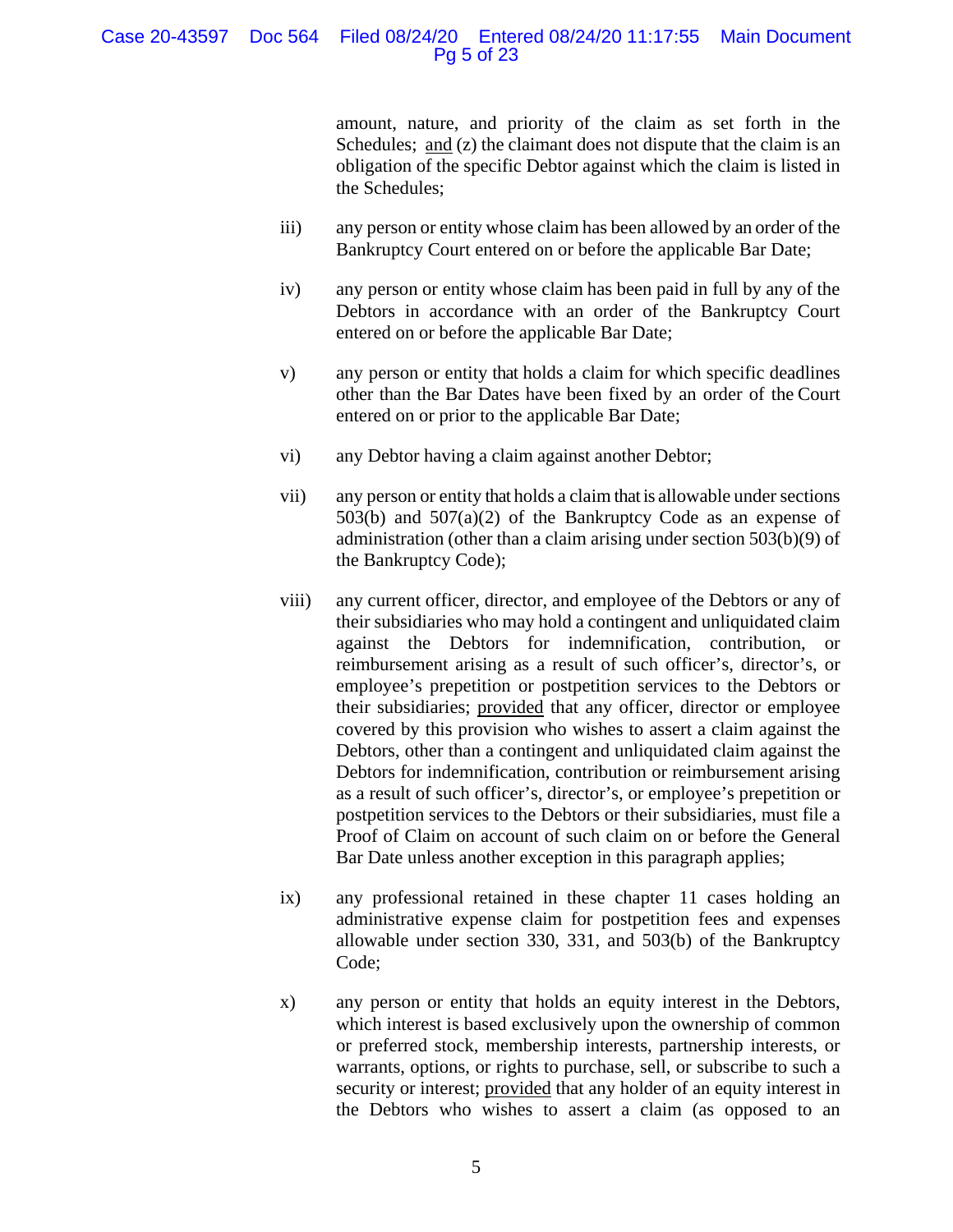## Case 20-43597 Doc 564 Filed 08/24/20 Entered 08/24/20 11:17:55 Main Document Pg 6 of 23

ownership interest) against the Debtors (including a claim relating to such equity interest or the purchase or sale of such equity interest), must file a proof of claim on or before the applicable Bar Date;

- xi) any holder of a claim limited exclusively to the repayment of principal, interest, fees, expenses, and any other amounts owing under any agreements governing any notes, bonds, debentures, or other debt securities (collectively, the "**Debt Securities**") issued by any of the Debtors (a "**Debt Claim**"), pursuant to an indenture or credit agreement, as applicable (together, the "**Debt Instruments**") if the relevant indenture trustee, administrative agent, registrar, paying agent, loan or collateral agent, or any other entity serving in a similar capacity however designated (each, a "**Debt Agent**") under the applicable Debt Instrument files a single Proof of Claim in the Debtors' lead chapter 11 case *In re Briggs & Stratton Corporation, Inc.* (Case No. 20-43597), on or before the applicable Bar Date, against all Debtors under the applicable Debt Instrument on account of all Debt Claims; provided that any holder of a Debt Claim wishing to assert a claim arising out of or relating to a Debt Instrument, other than a Debt Claim, must file a Proof of Claim with respect to such claim on or before the applicable Bar Date, unless another exception identified herein applies; provided, further, that in lieu of attaching voluminous documentation, including documentation for compliance with Bankruptcy Rule 3001(d), the Debt Agent under the Debt Instrument may include a summary of the operative documents with respect to the Debt Claims; or
- xii) any person or entity that is not required to file a Proof of Claim pursuant to the final order approving the *Motion of Debtors for Interim and Final Orders (I) Authorizing Debtors to Obtain Postpetition Financing, (II) Authorizing Debtors to Use Cash Collateral, (III) Granting Liens and Superpriority Claims, (IV) Granting Adequate Protection to Prepetition Secured Parties, (V) Modifying Automatic Stay, (VI) Scheduling Final Hearing and (VII) Granting Related Relief* (ECF No. 35) (the "**Final DIP Order**"), solely with respect to the claims for which no Proof of Claim is required to be filed as set forth in the Final DIP Order.
- 8. Pursuant to Bankruptcy Rule 3003(c)(2), any creditor whose claim is not

scheduled or is scheduled as disputed, contingent, or unliquidated that fails to comply with this Order by timely filing a Proof of Claim in appropriate form, except as otherwise ordered by the Court, shall not be treated as a creditor with respect to any such claim for the purposes of voting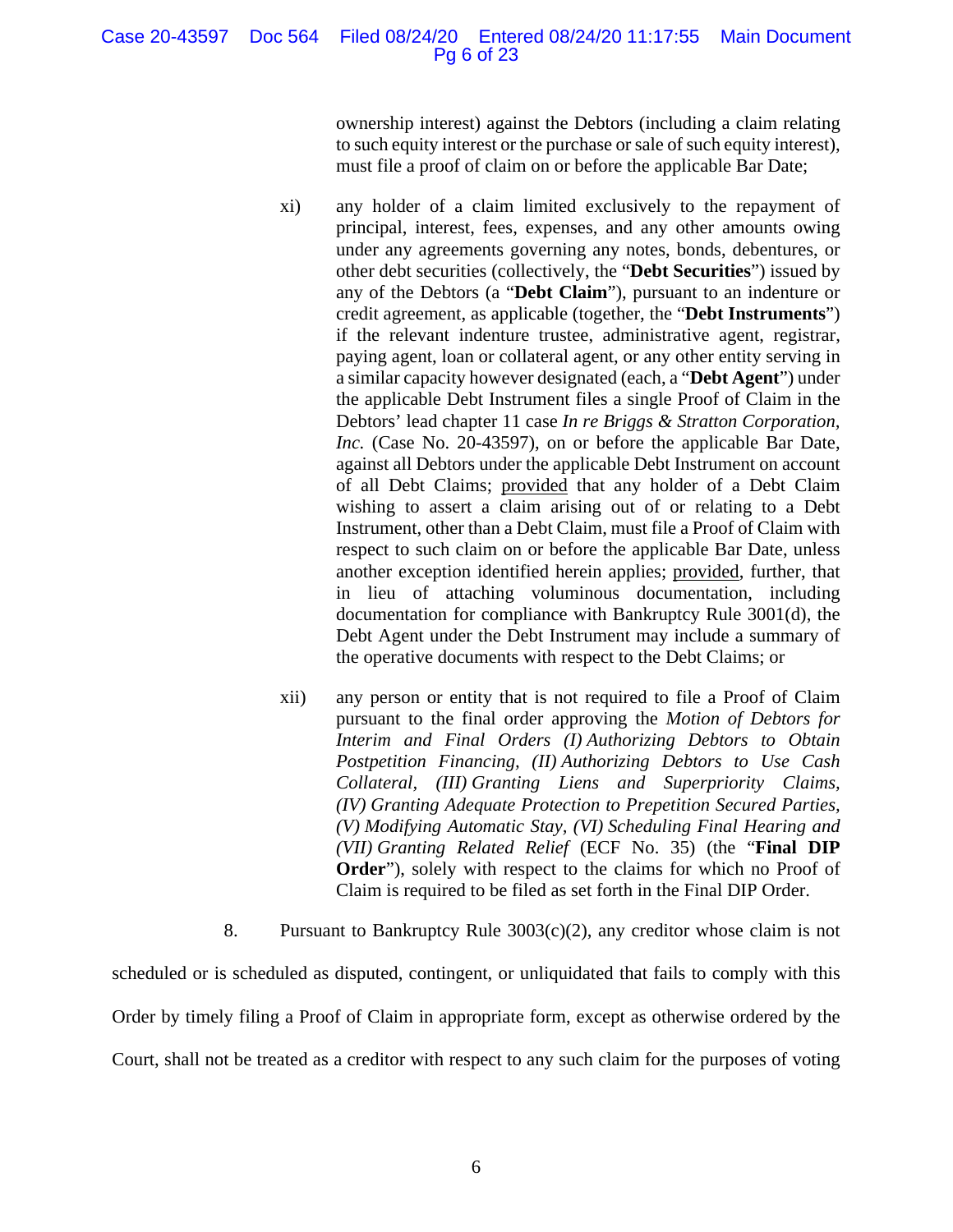## Case 20-43597 Doc 564 Filed 08/24/20 Entered 08/24/20 11:17:55 Main Document Pg 7 of 23

and distribution with respect to any chapter 11 plan or plans of reorganization that may be filed in

these chapter 11 cases.

9. Pursuant to Bankruptcy Rules 2002(a)(7), (f), and (l), the Debtors shall

provide notice of the Bar Dates in accordance with the following procedures:

- a) The Debtors shall cause to be mailed (i) the Claim Form and (ii) the Bar Date Notice to the following parties, within five (5) business days of the later of (i) entry of the Bar Date Order, and (ii) the filing of the Schedules:
	- i) the U.S. Trustee;
	- ii) the Creditors' Committee;
	- iii) all known creditors and other known holders of potential claims against any of the Debtors' estates;
	- iv) all counterparties to the Debtors' executory contracts and unexpired leases at the addresses stated therein or as updated pursuant to a request by the counterparty or by returned mail from the post office with a forwarding address;
	- v) all parties to pending litigation against the Debtors (as of the date of the entry of this Order);
	- vi) all parties who have requested notice pursuant to Bankruptcy Rule 2002 (as of the date of the entry of this Order);
	- vii) all current and former employees of the Debtors (to the extent that contact information for formers employees is available in the Debtors' records of the past two (2) years);
	- viii) all known non-Debtor equity and interest holders of the Debtors (as of the date of entry of this Order);
	- ix) the Internal Revenue Service for the district in which the case is pending and, if required by Bankruptcy Rule 2002(j), the Securities and Exchange Commission and any other required governmental units;
	- x) all taxing authorities for the jurisdictions in which the Debtors maintain or conduct business;
	- xi) all regulatory authorities that regulate the Debtors' business, including consumer protection, environmental, and permitting authorities;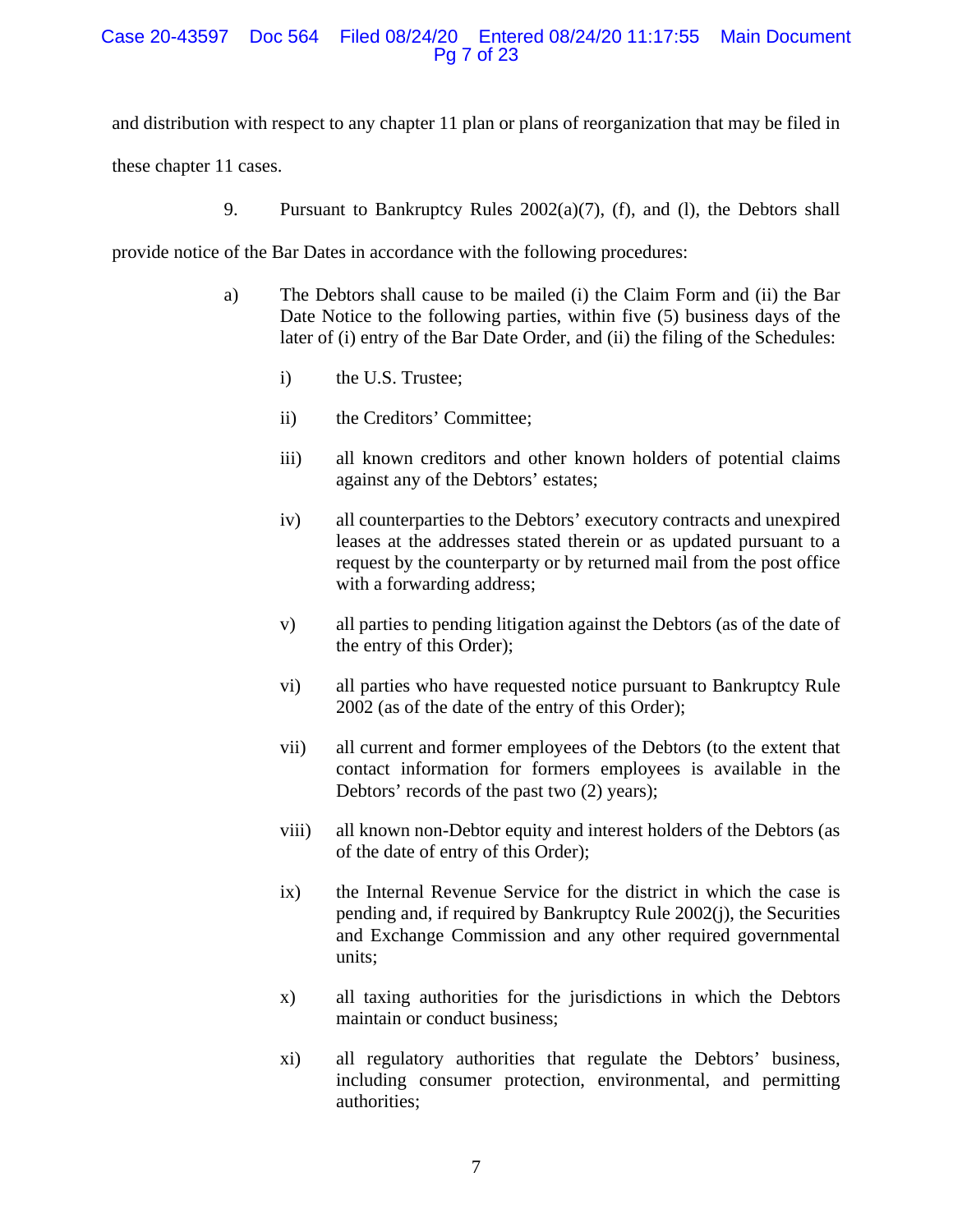## Case 20-43597 Doc 564 Filed 08/24/20 Entered 08/24/20 11:17:55 Main Document Pg 8 of 23

- xii) such additional persons and entities as deemed appropriate by the Debtors; and
- xiii) all other entities listed on the Debtors' matrix of creditors.
- b) With regard to those holders of claims listed in the Schedules, the Debtors shall mail one or more Claim Forms (as appropriate), indicating on the form how the Debtors have scheduled such creditor's claim in the Schedules (including the identity of the Debtor, the amount of the claim and whether the claim has been scheduled as contingent, unliquidated, or disputed).
- 10. Pursuant to Bankruptcy Rule 2002(l), the Debtors shall publish the Bar Date

Notice, with such changes as may be appropriate for ease of publication, once in *The New York Times* (national edition) and once in *St. Louis Post Dispatch* at least twenty-eight (28) days prior to the General Bar Date. Publication of the Bar Date Notice as described in this paragraph is hereby approved and shall be deemed good, adequate and sufficient publication notice of the Bar Dates and the Procedures for filing proofs of claim in these chapter 11 cases.

11. Any person or entity who desires to rely on the Schedules will have the responsibility for determining that the claim is accurately listed in the Schedules.

12. Notification of the relief granted by this Order as provided herein is fair and reasonable and will provide good, sufficient, and proper notice to all of the Debtors' creditors of their rights and obligations in connection with any potential claims that they may have against the Debtors in these chapter 11 cases.

13. Nothing in this Order shall prejudice the right of the Debtors to dispute, assert offsets or defenses thereto, or otherwise object to any claim listed in the Schedules on any grounds; provided that, if the Debtors dispute any claim listed in the Schedules and such claim is not already listed as disputed, contingent, or unliquidated, the Debtors shall amend their Schedules as appropriate.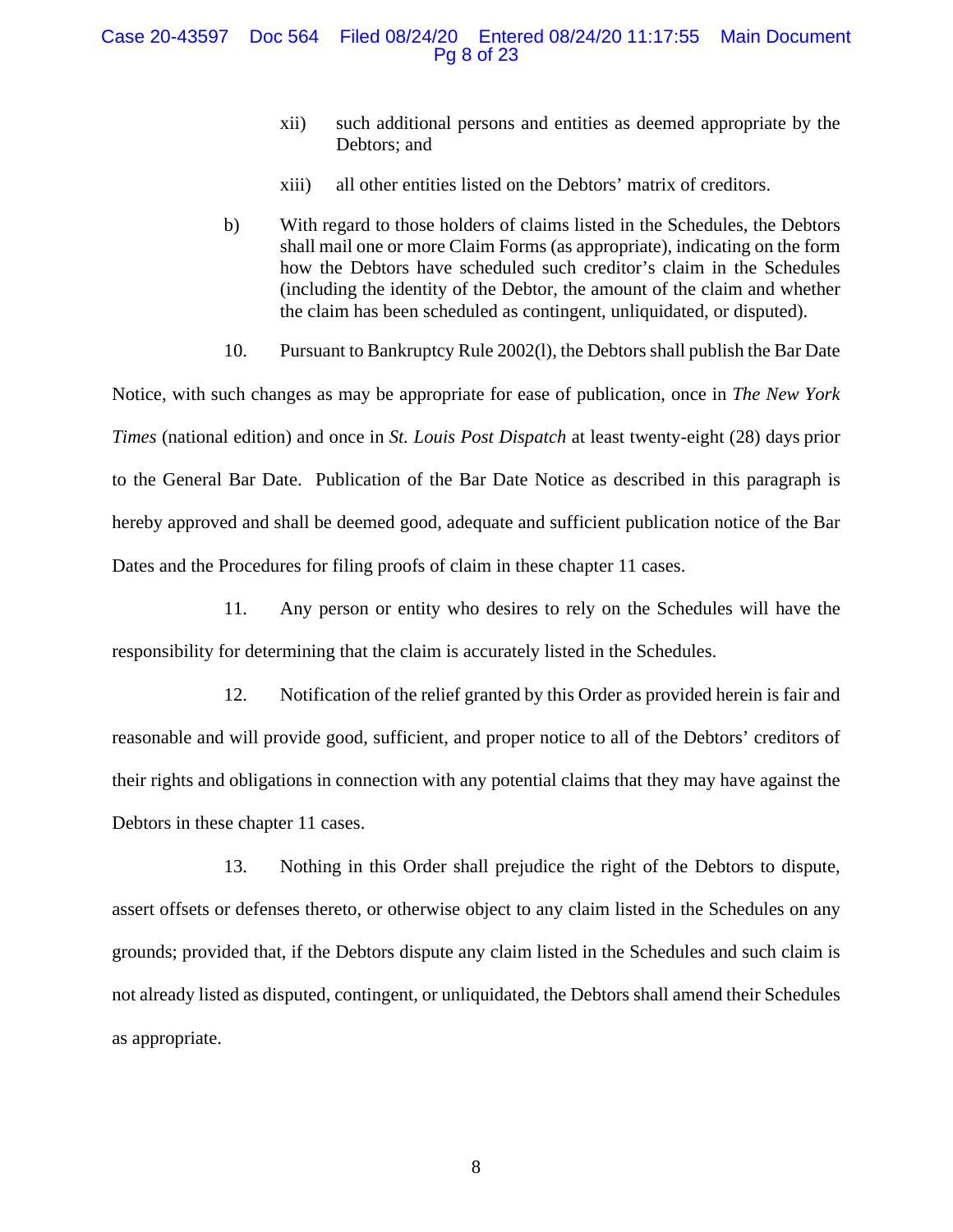## Case 20-43597 Doc 564 Filed 08/24/20 Entered 08/24/20 11:17:55 Main Document Pg 9 of 23

14. Nothing in this Order shall prejudice the right of the Debtors with respect to any Proof of Claim, including, among other things, the right to dispute, assert offsets or defenses thereto, or otherwise object to any Proof of Claim on any grounds.

15. Entry of this Order is without prejudice to the right of the Debtors to seek a further order of this Court fixing a date by which holders of claims not subject to the Bar Dates established herein must file Proofs of Claim against the Debtors or be forever barred from doing so.

16. Not later than two (2) business days after the date of this Order, the Debtors shall serve a copy of the Order and shall file a certificate of service no later than twenty-four (24) hours after service.

DATED: August 24, 2020 St. Louis, Missouri Barry S. Schermer

arres S Sa Gernie

cke United States Bankruptcy Judge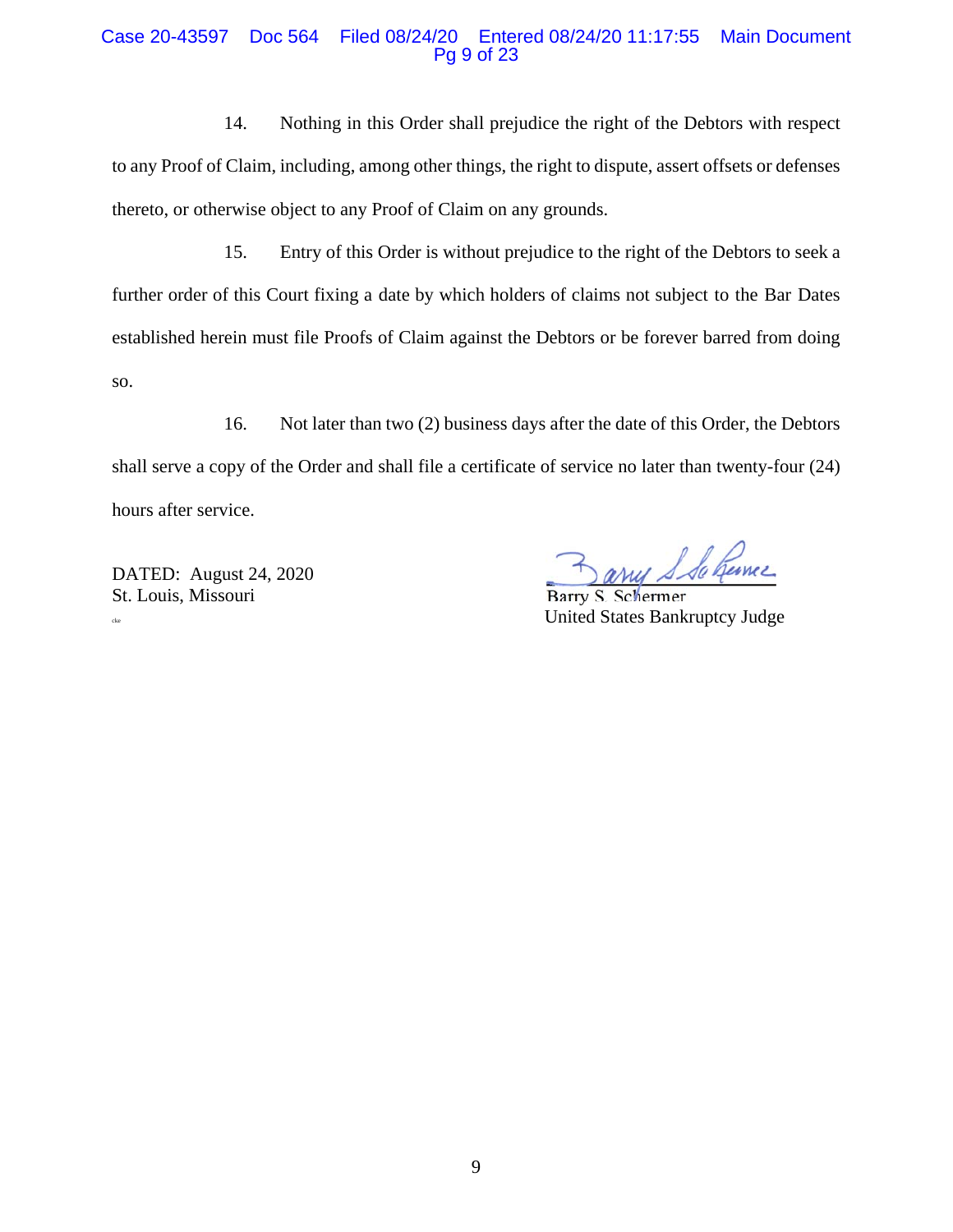## **Order Prepared By:**

Robert E. Eggmann, #37374MO Christopher J. Lawhorn, #45713MO Thomas H. Riske, #61838MO **CARMODY MACDONALD P.C.**  120 S. Central Avenue, Suite 1800 St. Louis, Missouri 63105 Telephone: (314) 854-8600 Facsimile: (314) 854-8660 Email: ree@carmodymacdonald.com cjl@carmodymacdonald.com thr@carmodymacdonald.com

*Proposed Local Counsel to the Debtors and Debtors in Possession*

-and-

Ronit J. Berkovich (admitted *pro hac vice*) Debora A. Hoehne (admitted *pro hac vice*) Martha E. Martir (admitted *pro hac vice*) **WEIL, GOTSHAL & MANGES LLP**  767 Fifth Avenue New York, New York 10153 Telephone: (212) 310-8000 Facsimile: (212) 310-8007 Email: Ronit.Berkovich@weil.com Debora.Hoehne@weil.com Martha.Martir@weil.com

*Proposed Counsel to the Debtors and Debtors in Possession*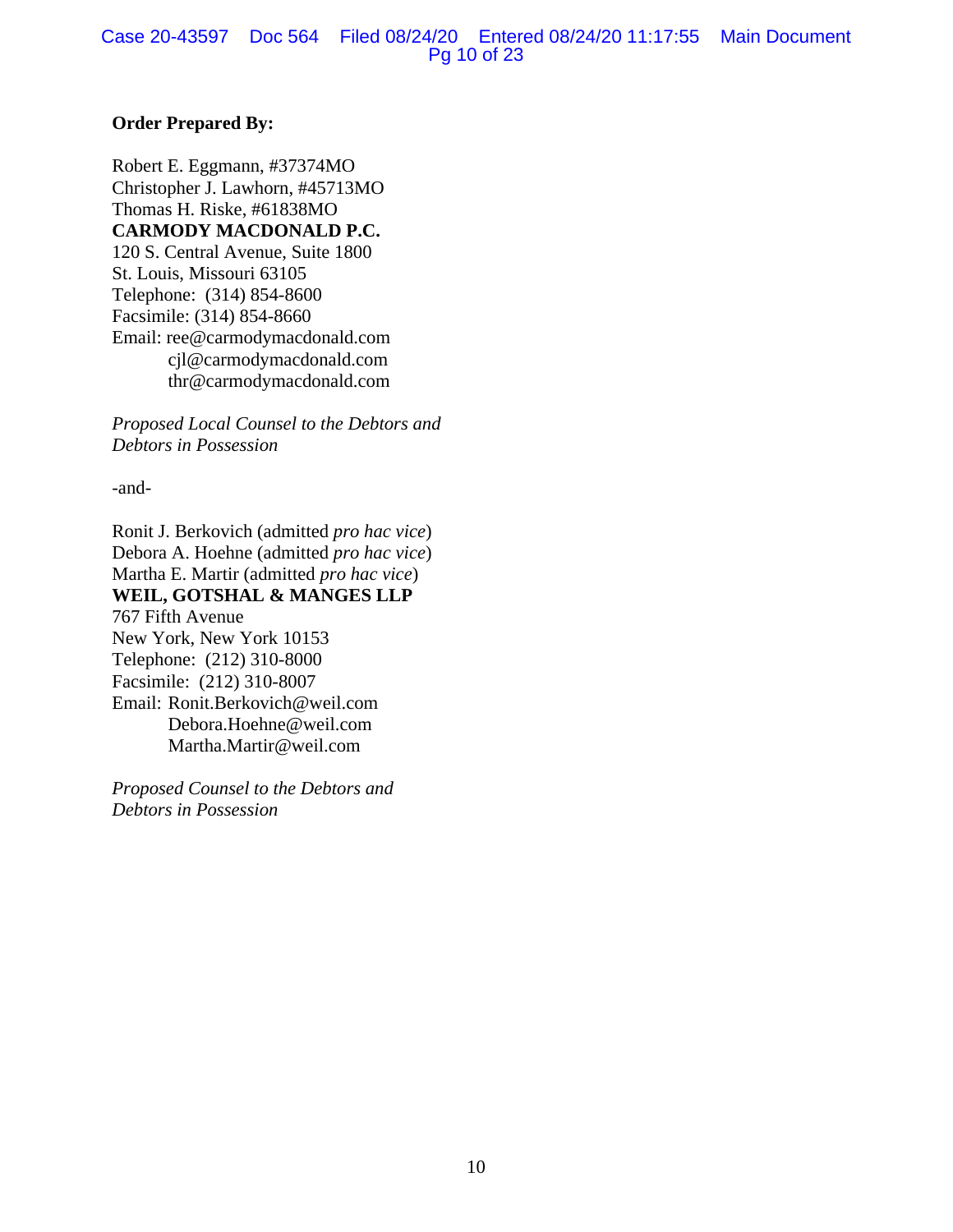Case 20-43597 Doc 564 Filed 08/24/20 Entered 08/24/20 11:17:55 Main Document Pg 11 of 23

# **Exhibit 1**

**Bar Date Notice**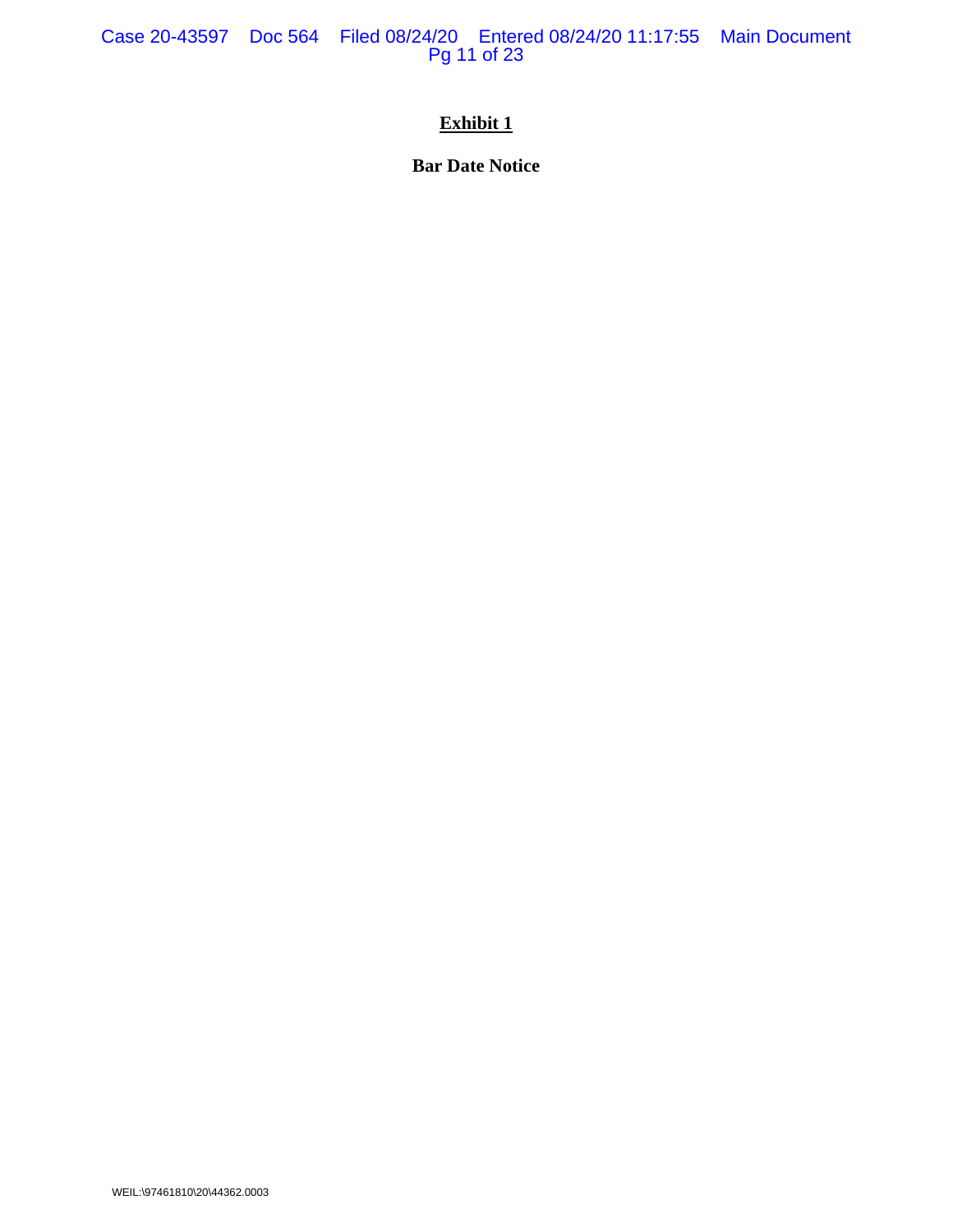## Case 20-43597 Doc 564 Filed 08/24/20 Entered 08/24/20 11:17:55 Main Document Pg 12 of 23

#### **UNITED STATES BANKRUPTCY COURT, EASTERN DISTRICT OF MISSOURI**

**In re** 

**Briggs & Stratton Corporation,** *et al.,* 

**Chapter 11 Case Nos.: 20-10575, 20-43597 through 20-43600 (Jointly Administered)** 

 **Debtors.** 

## **NOTICE OF DEADLINES TO FILE PROOFS OF CLAIM**

## **TO: ALL PERSONS AND ENTITIES WHO MAY HAVE CLAIMS AGAINST ANY OF THE FOLLOWING DEBTOR ENTITIES:**

| <b>Name of Debtor</b>                                                                                                          | <b>Case Number</b>                              | <b>Tax Identification</b><br><b>Number (Last Four</b><br>Digits) |
|--------------------------------------------------------------------------------------------------------------------------------|-------------------------------------------------|------------------------------------------------------------------|
| Briggs & Stratton Corporation                                                                                                  | 20-43597                                        | 2330                                                             |
| Allmand Bros., Inc.                                                                                                            | 20-43598                                        | 4710                                                             |
| Briggs & Stratton International, Inc.                                                                                          | 20-43599                                        | 9957                                                             |
| Briggs & Stratton Tech, LLC                                                                                                    | 20-43600                                        | 2102                                                             |
| Billy Goat Industries, Inc.                                                                                                    | 20-10575                                        | 4442                                                             |
| OTHER NAMES USED BY THE DEBTORS IN THE PAST 8 YEARS:                                                                           |                                                 |                                                                  |
| Briggs & Stratton Power Products Group, LLC<br>Briggs & Stratton Power Products, LLC<br>Briggs & Stratton Power Products Group |                                                 |                                                                  |
| <b>Attorneys for Debtors</b>                                                                                                   | <b>Attorneys for Debtors</b>                    |                                                                  |
| Robert E. Eggmann                                                                                                              | Ronit J. Berkovich                              |                                                                  |
| Christopher J. Lawhorn                                                                                                         | Debora A. Hoehne                                |                                                                  |
| Thomas H. Riske                                                                                                                | Martha E. Martir                                |                                                                  |
| CARMODY MACDONALD P.C.                                                                                                         | WEIL, GOTSHAL & MANGES LLP                      |                                                                  |
| 120 S. Central Avenue, Suite 1800                                                                                              | 767 Fifth Avenue                                |                                                                  |
| St. Louis, Missouri 63105                                                                                                      | New York, New York 10153                        |                                                                  |
| Telephone: (314) 854-8600                                                                                                      | Telephone: (212) 310-8000                       |                                                                  |
| Facsimile: (314) 854-8660                                                                                                      | Facsimile: (212) 310-8007                       |                                                                  |
|                                                                                                                                | Address of the Clerk of the Bankruptcy Court    |                                                                  |
|                                                                                                                                | <b>United States Bankruptcy Court</b>           |                                                                  |
|                                                                                                                                | <b>Eastern District of Missouri</b>             |                                                                  |
|                                                                                                                                | 111 South 10th Street, Fourth Floor             |                                                                  |
|                                                                                                                                | St. Louis, MO 63102                             |                                                                  |
|                                                                                                                                | $T: (314) 244-4500$                             |                                                                  |
|                                                                                                                                | Office Hours: 8:30 a.m.-4:30 p.m. Monday-Friday |                                                                  |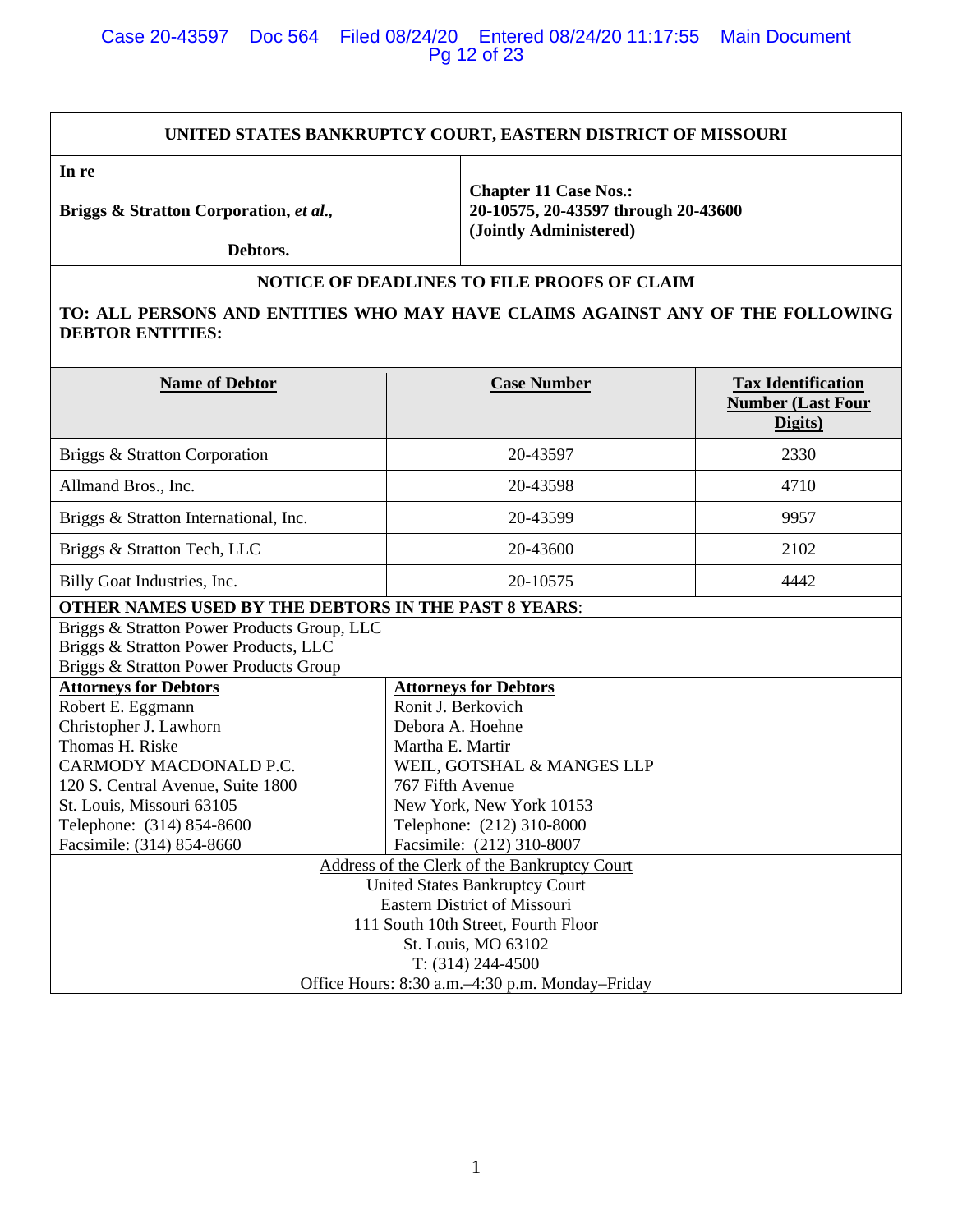## Case 20-43597 Doc 564 Filed 08/24/20 Entered 08/24/20 11:17:55 Main Document Pg 13 of 23

## **PLEASE TAKE NOTICE THAT:**

YOU ARE RECEIVING THIS NOTICE ("**NOTICE**") BECAUSE YOU MAY HAVE A CLAIM AGAINST THE DEBTORS IN THE ABOVE-CAPTIONED CHAPTER 11 CASES. HOWEVER, THE FACT THAT YOU ARE RECEIVING THIS NOTICE DOES NOT MEAN THAT THE DEBTORS BELIEVE THAT YOU HAVE A CLAIM AGAINST THE DEBTORS OR THAT YOU ACTUALLY HAVE A CLAIM AGAINST THE DEBTORS. THEREFORE, YOU SHOULD READ THIS NOTICE CAREFULLY AND CONSULT AN ATTORNEY IF YOU HAVE ANY QUESTIONS, INCLUDING WHETHER YOU SHOULD FILE A PROOF OF CLAIM.

On July 20, 2020 (the "**Petition Date**"), Briggs & Stratton Corporation and certain of its affiliates (collectively, the "**Debtors**"), filed voluntary cases under chapter 11 of the United States Code (the "**Bankruptcy Code**") in the United States Bankruptcy Court for the Eastern District of Missouri (the "**Bankruptcy Court**").

On [\_\_], 2020, the Bankruptcy Court, having jurisdiction over the chapter 11 cases of the Debtors, entered an order (the "**Bar Date Order**") establishing the following Bar Dates:

(i) **October 7, 2020 at 11:59 p.m. (prevailing Central Time)** as the deadline for each person (as defined in section 101(41) of the Bankruptcy Code), excluding governmental units (as defined in section 101(27) of the Bankruptcy Code, the "**Governmental Units**"), to file a proof of claim (each, a "**Proof of Claim**") in respect of a claim (as defined in section 101(5) of the Bankruptcy Code) against any Debtor which arose on or prior to the Petition Date, including, for the avoidance of doubt, secured claims, priority claims, unsecured non-priority claims, and claims arising under section 503(b)(9) of the Bankruptcy Code (such deadline, the "**General Bar Date**");

(ii) **January 19, 2021 at 11:59 p.m. (prevailing Central Time)** as the deadline for each Governmental Unit to file a Proof of Claim in respect of a prepetition claim against any Debtor (such deadline, the "**Governmental Bar Date**");

(iii) Notwithstanding any other provision hereof, in the event the Debtors file a notice of previously unfiled Schedules (as defined herein) or notice of an amendment or supplement to the Schedules, such notice shall clearly indicate the deadline by which each claimant holding a claim affected by such filing, amendment or supplement must file a Proof of Claim with respect to such claim (the "**Amended Schedules Bar Date**").

(iv) Notwithstanding any other provision hereof, in the event the Debtors file a motion requesting authority to approve rejection of any executory contract or unexpired lease of the Debtors and the Court enters an order granting such motion, the Debtors shall provide notice of the order granting rejection to all claimants affected by such rejection and such notice shall clearly indicate the deadline by which a claimant asserting a claim resulting from the Debtors' rejection of an executory contract or unexpired lease must file a Proof of Claim for damages arising from such rejection (the "**Rejection Damages Bar Date**" and, together with the General Bar Date, the Governmental Bar Date, and the Amended Schedules Bar Date, the "**Bar Dates**").

**You may be a creditor of one or more of the Debtors. However, the fact that you have received this Notice does not mean that the Debtors believe that you have a claim against the Debtors or that that you actually have claim against the Debtors. You should not file a Proof of Claim if you do not have a claim against a Debtor. You should consult an attorney if you have any questions, including whether you should file a proof of claim.** 

**If you have any questions relating to this Notice, you may contact the Debtors' claims and noticing agent, Kurtzman Carson Consultants, LLC ("KCC"), by telephone at (866) 544-7045 (U.S./Canada) or (781) 575-2084 (International) or by e-mail at http://www.kccllc.net/Briggs/inquiry.** 

NOTE: The staff of the Bankruptcy Clerk's Office, the Office of the United States Trustee, and KCC cannot give legal advice.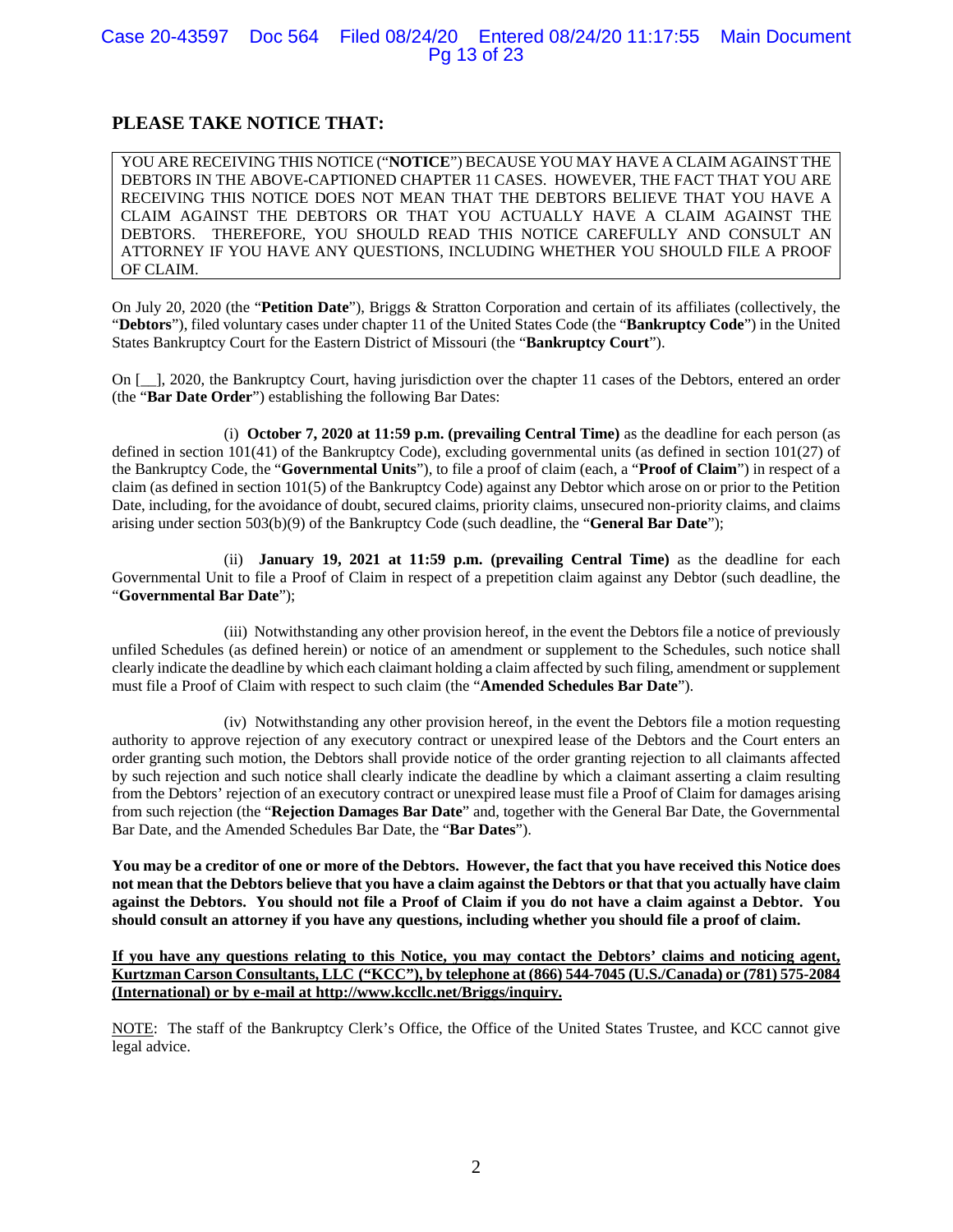## **INSTRUCTIONS:**

#### **1. WHO MUST FILE A PROOF OF CLAIM**

You **MUST** file a proof of claim to vote on a chapter 11 plan filed by the Debtors or to share in distributions from the Debtors' bankruptcy estates if you have a claim that arose before the Petition Date, and it is not one of the types of claims described in Section 2 below. Claims based on acts or omissions of the Debtors that occurred before the Petition Date must be filed on or before the applicable Bar Date, even if such claims are not now fixed, liquidated, or certain or did not mature or become fixed, liquidated, or certain before the Petition Date.

Under section  $101(5)$  of the Bankruptcy Code and as used in this notice, the word "claim" means a right to (a) payment, whether or not such right is reduced to judgment, liquidated, unliquidated, fixed, contingent, matured, unmatured, disputed, undisputed, legal, equitable, secured, or unsecured; or (b) a right to an equitable remedy for breach of performance if such breach gives rise to a right to payment, whether or not such right to an equitable remedy is reduced to judgment, fixed, contingent, matured, unmatured, disputed, undisputed, secured, or unsecured.

#### **2. WHO NEED NOT FILE A PROOF OF CLAIM**

The following persons (including, without limitation, individuals, partnerships, corporations, joint ventures, trusts, or Governmental Units) are **not** required to file a Proof of Claim on or before the applicable Bar Date, solely with respect to the claims described below:

- a. any person or entity that has already properly filed a proof of claim against the Debtors in the abovecaptioned cases in a form substantially similar to the attached Proof of Claim form (the "**Claim Form**") or the Official Bankruptcy Form No. 410 (the "**Official Form**")<sup>1</sup>;
- b. any person or entity whose claim is listed on the Schedules filed by the Debtors, provided that (x) the claim is not scheduled as "disputed", "contingent" or "unliquidated"; and (y) the claimant does not disagree with the amount, nature, and priority of the claim as set forth in the Schedules; and (z) the claimant does not dispute that the claim is an obligation of the specific Debtor against which the claim is listed in the Schedules;
- c. any person or entity whose claim has been allowed by an order of the Court entered on or before the applicable Bar Date;
- d. any person or entity whose claim has been paid in full by any of the Debtors in accordance with an order of the Bankruptcy Court entered on or before the applicable Bar Date;
- e. any person or entity that holds a claim for which specific deadlines other than the Bar Dates have been fixed by an order of the Bankruptcy Court entered on or prior to the applicable Bar Date;
- f. any Debtor having a claim against another Debtor;
- g. any person or entity that holds a claim that is allowable under sections 503(b) and 507(a)(2) of the Bankruptcy Code as an expense of administration (other than a claim arising under section 503(b)(9) of the Bankruptcy Code);
- h. any current officer, director, and employee of the Debtors or any of their subsidiaries who may hold a contingent and unliquidated claim against the Debtors for indemnification, contribution, or

<sup>1</sup> The Official Form can be found at www.uscourts.gov/forms/bankruptcy-forms, the official website for the United States Bankruptcy Courts. The Claim Form can be found at http://www.kccllc.net/Briggs, the website established by KCC for the Debtors' chapter 11 cases.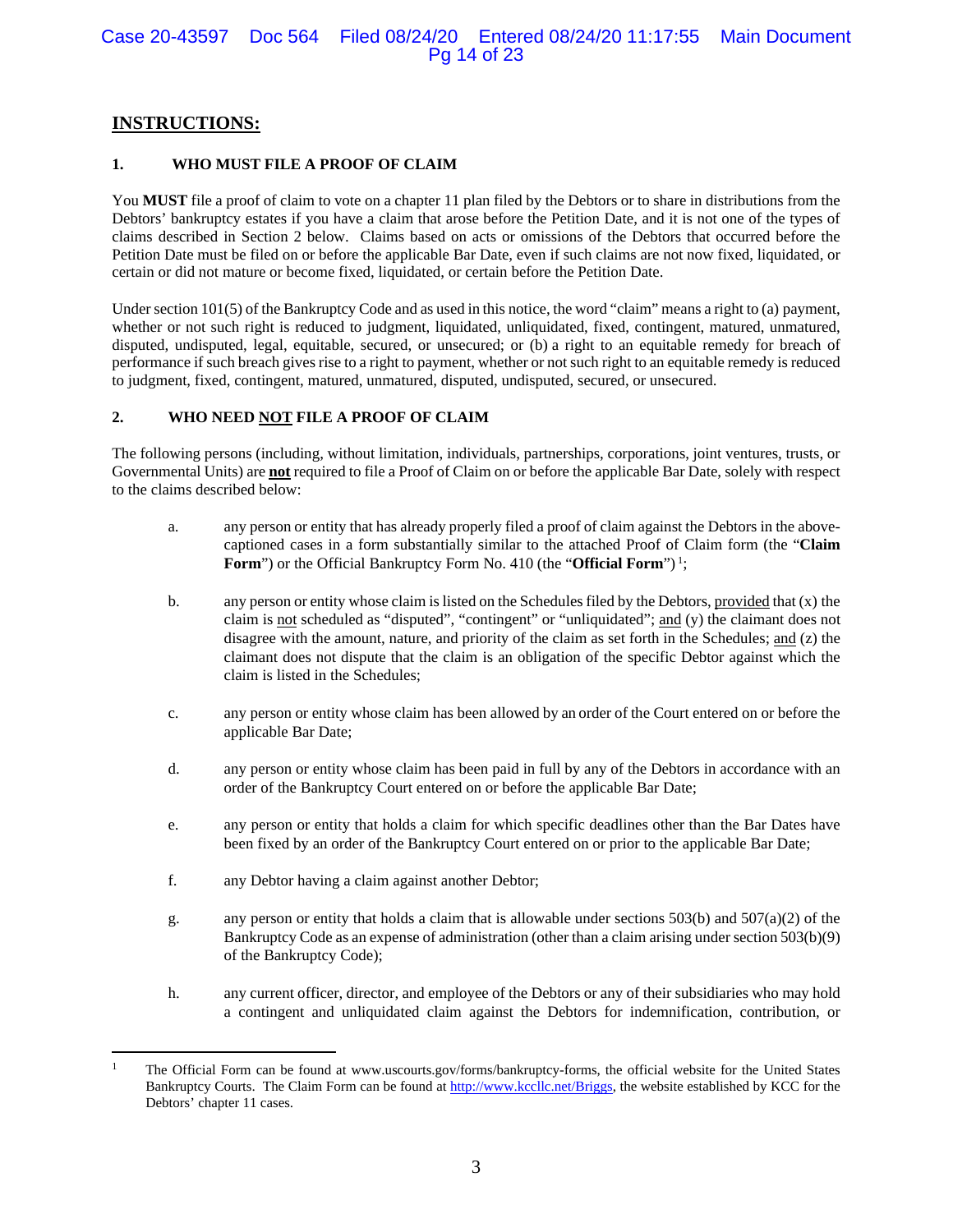## Case 20-43597 Doc 564 Filed 08/24/20 Entered 08/24/20 11:17:55 Main Document Pg 15 of 23

reimbursement arising as a result of such officer's, director's, or employee's prepetition or postpetition services to the Debtors or their subsidiaries; provided that any officer, director or employee covered by this provision who wishes to assert a claim against the Debtors, other than a contingent and unliquidated claim against the Debtors for indemnification, contribution or reimbursement arising as a result of such officer's, director's, or employee's prepetition or postpetition services to the Debtors or their subsidiaries, must file a Proof of Claim on account of such claim on or before the General Bar Date unless another exception in this paragraph applies;

- i. any professional retained in these chapter 11 cases holding an administrative expense claim for postpetition fees and expenses allowable under section 330, 331, and 503(b) of the Bankruptcy Code;
- j. any person or entity that holds an equity interest in the Debtors, which interest is based exclusively upon the ownership of common or preferred stock, membership interests, partnership interests, or warrants, options, or rights to purchase, sell, or subscribe to such a security or interest; provided that any holder of an equity interest in the Debtors who wishes to assert a claim (as opposed to an ownership interest) against the Debtors (including a claim relating to such equity interest or the purchase or sale of such equity interest), must file a proof of claim on or before the applicable Bar Date;
- k. any holder of a claim limited exclusively to the repayment of principal, interest, fees, expenses, and any other amounts owing under any agreements governing any notes, bonds, debentures, or other debt securities (collectively, the "**Debt Securities**") issued by any of the Debtors (a "**Debt Claim**"), pursuant to an indenture or credit agreement, as applicable (together, the "**Debt Instruments**") if the relevant indenture trustee, administrative agent, registrar, paying agent, loan or collateral agent, or any other entity serving in a similar capacity however designated (each, a "**Debt Agent**") under the applicable Debt Instrument files a single Proof of Claim in the Debtors' lead chapter 11 case *In re Briggs & Stratton Corporation, Inc.* (Case No. 20-43597), on or before the applicable Bar Date, against all Debtors under the applicable Debt Instrument on account of all Debt Claims; provided that any holder of a Debt Claim wishing to assert a claim arising out of or relating to a Debt Instrument, other than a Debt Claim, must file a Proof of Claim with respect to such claim on or before the applicable Bar Date, unless another exception identified herein applies; provided, further, that in lieu of attaching voluminous documentation, including documentation for compliance with Bankruptcy Rule 3001(d), the Debt Agent under the Debt Instrument may include a summary of the operative documents with respect to the Debt Claims; or
- l. any person or entity that is not required to file a Proof of Claim pursuant to the final order approving the *Motion of Debtors for Interim and Final Orders (I) Authorizing Debtors to Obtain Postpetition Financing, (II) Authorizing Debtors to Use Cash Collateral, (III) Granting Liens and Superpriority Claims, (IV) Granting Adequate Protection to Prepetition Secured Parties, (V) Modifying Automatic Stay, (VI) Scheduling Final Hearing and (VII) Granting Related Relief* (ECF No. 35) (the "**Final DIP Order**"), solely with respect to the claims for which no Proof of Claim is required to be filed as set forth in the Final DIP Order.

#### **3. INSTRUCTIONS FOR FILING PROOFS OF CLAIM**

Except as otherwise set forth herein, each entity that asserts a claim against the Debtors that arose before the Petition Date **MUST** file a Proof of Claim.

#### **The following procedures with respect to preparing and filing of Proofs of Claim will apply:**

a. Proofs of Claim must conform substantially to the attached Claim Form or Official Bankruptcy Form No. 410;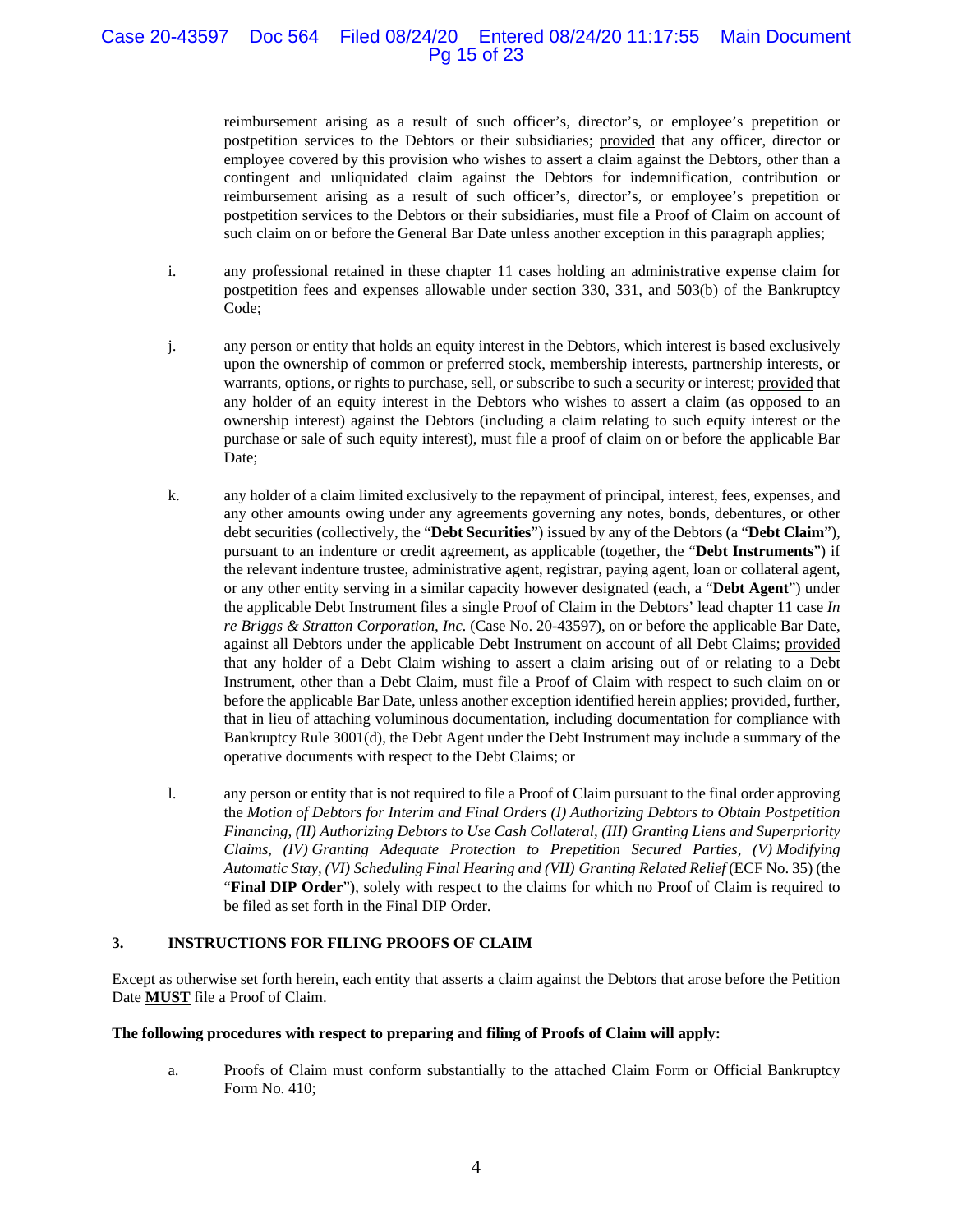## Case 20-43597 Doc 564 Filed 08/24/20 Entered 08/24/20 11:17:55 Main Document Pg 16 of 23

- b. Proofs of Claim must be filed (i) through the CM/ECF system on the Court's website at https://ecf.moeb.uscourts.gov/cgi-bin/login.pl; (ii) filed electronically using the Electronic Proof of Claim (ePOC) Program on the Court's website at https://www.moeb.uscourts.gov/epoc-electronicproof-claim-filing; (iii) sent by first-class mail or overnight courier to the Clerk of the Bankruptcy Court, Eastern District of Missouri, 111 S. 10th St., 4th Floor, St. Louis, MO 63102; or (iv) sent by first-class mail, overnight courier, or hand-delivery to Briggs Claims Processing Center, c/o KCC, 222 N. Pacific Coast Highway, Suite 300, El Segundo, CA 90245. Proofs of claim may NOT be delivered by facsimile or electronic mail transmission;
- c. Proofs of Claim will be deemed filed only if actually received by the Clerk of the Court or KCC on or before the applicable Bar Date by one of the approved methods of filing provided herein;
- d. Proofs of Claim must (i) be written in the English language; (ii) be denominated in lawful currency of the United States as of the Petition Date (using the exchange rate, if applicable, as of the Petition Date); (iii) specify by name and case number the Debtor against which the claim is filed; (iv) set forth with specificity the legal and factual basis for the alleged claim; (v) include supporting documentation for the claim or an explanation as to why such documentation is not available; and (vi) be signed by the claimant or, if the claimant is not an individual, by an authorized agent of the claimant under penalty of perjury;
- e. If the holder asserts a claim against more than one Debtor or has claims against different Debtors, a separate Proof of Claim form must be filed with respect to each Debtor except as specifically provided herein. If the holder lists multiple Debtors on the Proof of Claim, then the Debtors will treat such claim as if it is filed against the first listed Debtor. If the holder files a Proof of Claim without identifying a Debtor, such Proof of Claim will be deemed as filed only against Briggs & Stratton Corporation; and
- f. Proofs of Claim sent by facsimile, telecopy, or electronic mail transmission will not be accepted.

### **4. CONSEQUENCES OF FAILURE TO TIMELY FILE A PROOF OF CLAIM BY THE APPLICABLE BAR DATE**

PURSUANT TO THE BAR DATE ORDER AND BANKRUPTCY RULE 3003(C)(2), ANY HOLDER OF A CLAIM WHO IS REQUIRED TO TIMELY FILE A PROOF OF CLAIM ON OR BEFORE THE APPLICABLE BAR DATE AS PROVIDED HEREIN, BUT FAILS TO DO SO, SHALL NOT BE TREATED AS A CREDITOR WITH RESPECT TO SUCH CLAIM FOR THE PURPOSES OF VOTING AND DISTRIBUTION IN THESE CHAPTER 11 CASES ON ACCOUNT OF SUCH CLAIM.

### **5. THE DEBTORS' SCHEDULES, ACCESS THERETO, AND CONSEQUENCES OF AMENDMENT THEREOF**

You may be listed as the holder of a claim against the Debtors in the Debtors' Schedules of Assets and Liabilities (the "**Schedules**"). If you agree with the nature, amount, and status of your claim as listed in the Schedules and if your claim is not listed in the Schedules as "disputed," "contingent," or "unliquidated," you do not need to file a Proof of Claim. Otherwise, or if you decide to file a Proof of Claim, you must do so before the applicable Bar Date in accordance with the procedures set forth in this Notice.

Copies of the Schedules may be examined by interested parties on the Court's electronic docket for the Debtors' chapter 11 cases, which is posted (i) on the website established by KCC for the Debtors' cases at http://www.kccllc.net/Briggs and (ii) on the Bankruptcy Court's website at https://www.moeb.uscourts.gov/. (A login and password to the Court's Public Access to Electronic Court Records ("**PACER**") are required to access the information on the Court's website and can be obtained through the PACER Service Center at www.pacer.psc.uscourts.gov). Copies of the Schedules also may be obtained by written request to the Debtors' claims agent, KCC, by telephone at (866) 544-7045 (U.S./Canada) or (781) 575-2084 (International) or by e-mail at http://www.kccllc.net/Briggs/inquiry.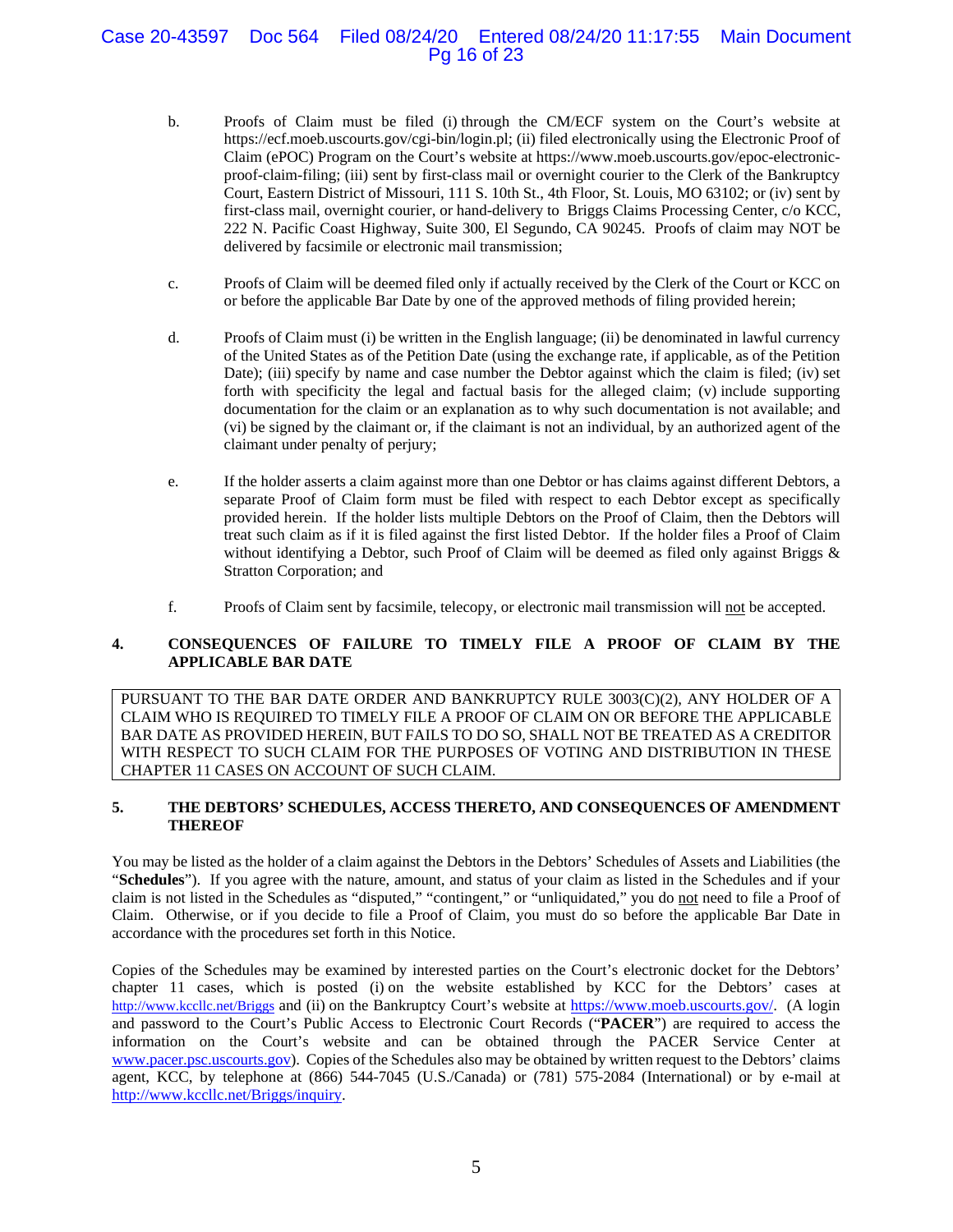### Case 20-43597 Doc 564 Filed 08/24/20 Entered 08/24/20 11:17:55 Main Document Pg 17 of 23

In the event that the Debtors amend or supplement their Schedules subsequent the entry of the Bar Date Order, the Debtors shall give notice of any amendment or supplement to the holders of claims affected by such amendment or supplement, and such holders must file a Proof of Claim by **the later of (a) the General Bar Date or the Governmental Bar Date, as applicable, and (b) 11:59 p.m., prevailing Central Time, on the date that is forty (40) days from the date on which the Debtors provide notice of a previously unfiled Schedule or an amendment or supplement to the Schedules**, or be forever barred from so doing, and such deadline shall be contained in any notice of such amendment or supplement of the Schedules provided to the holders of claims affected thereby.

### **6. RESERVATION OF RIGHTS**

Nothing contained in this Notice is intended to or should be construed as a waiver of the Debtors' right to: (a) dispute, or assert offsets or defenses against, any filed claim or any claim listed or reflected in the Schedules as to the nature, amount, liability, or classification thereof; (b) subsequently designate any scheduled claim as disputed, contingent, or unliquidated; and (c) otherwise amend or supplement the Schedules.

**If you require additional information regarding the filing of a proof of claim, you may contact the Debtors' Claims and Noticing Agent, Kurtzman Carson Consultants, LLC, by telephone at (866) 544-7045 (U.S./Canada) or (781) 575-2084 (International) or by e-mail at http://www.kccllc.net/Briggs/inquiry.** 

THIS NOTICE MAY BE SENT TO MANY PERSONS THAT HAVE HAD SOME RELATIONSHIP WITH OR HAVE DONE BUSINESS WITH THE DEBTORS BUT MAY NOT HAVE AN UNPAID CLAIM AGAINST THE DEBTORS. THE FACT THAT YOU HAVE RECEIVED THIS NOTICE DOES NOT MEAN THAT THE DEBTORS BELIEVE THAT YOU HAVE A CLAIM AGAINST THE DEBTORS OR THAT YOU ACTUALLY HAVE A CLAIM AGAINST THE DEBTORS. YOU SHOULD NOT FILE A PROOF OF CLAIM IF YOU DO NOT HAVE A CLAIM AGAINST ANY OF THE DEBTORS. YOU SHOULD CONSULT AN ATTORNEY IF YOU HAVE ANY QUESTIONS, INCLUDING WHETHER YOU SHOULD FILE A PROOF OF CLAIM.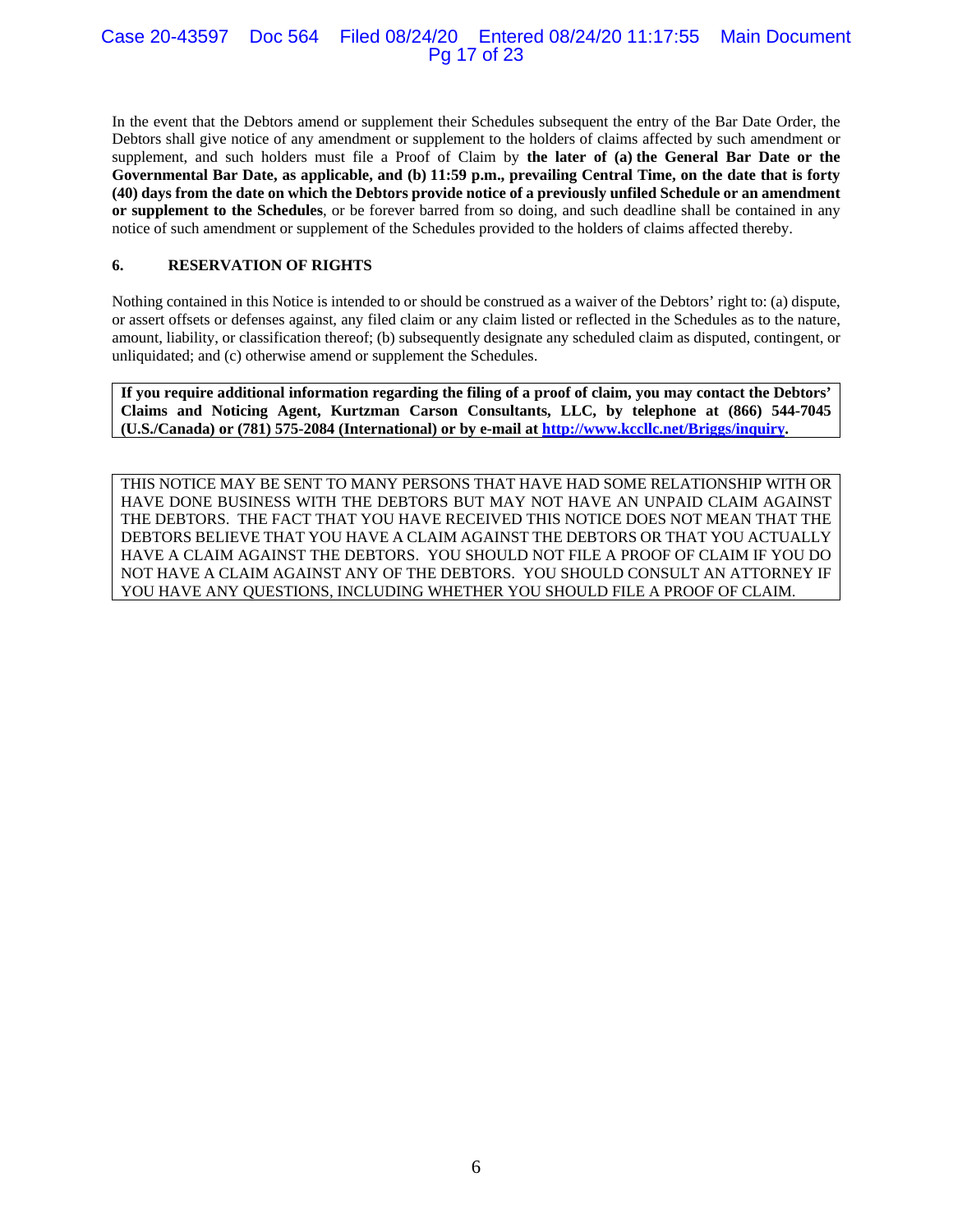Case 20-43597 Doc 564 Filed 08/24/20 Entered 08/24/20 11:17:55 Main Document Pg 18 of 23

# **Exhibit 2**

**Claim Form**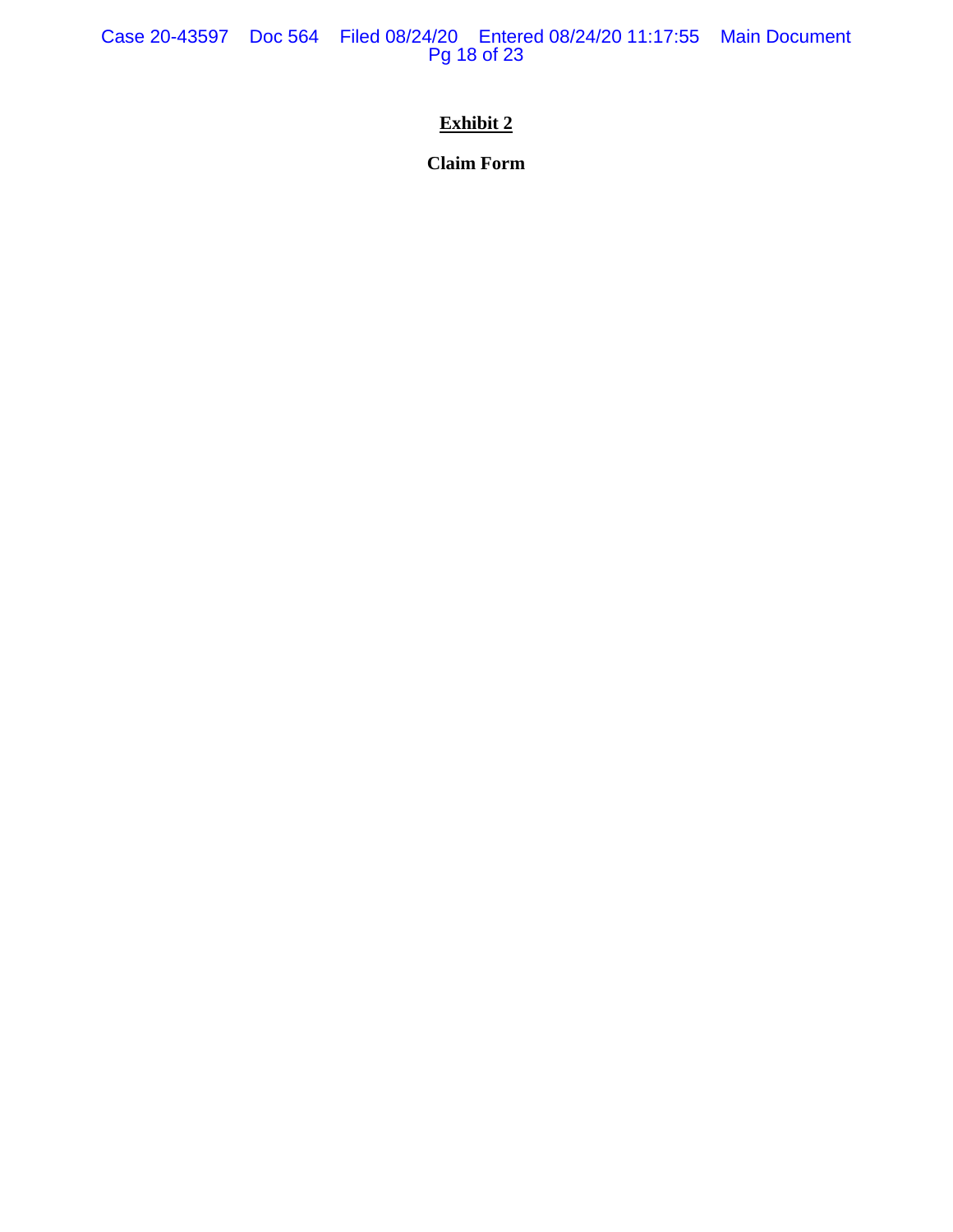#### United States Bankruptcy Court for the Eastern District of Missouri

☐ Briggs & Stratton Tech, LLC (Case No. 20-43600) ☐ Billy Goat Industries, Inc. (Case No. 20-10575)

#### Indicate Debtor against which you assert a claim by checking the appropriate box below. **(Check only one Debtor per claim form.)**

- ☐ Briggs & Stratton Corporation (Case No. 20-43597)
- ☐ Allmand Bros., Inc. (Case No. 20-43598)
- ☐ Briggs & Stratton International, Inc. (Case No. 20-43599)
- Official Form 410 **Proof of Claim 04/19 Proof of Claim**

**Read the instructions before filling out this form. This form is for making a claim for payment in a bankruptcy case. Other than a claim under 11 U.S.C. § 503(b)(9), this form should not be used to make a claim for an administrative expense arising after the commencement of the case.** 

**Filers must leave out or redact** information that is entitled to privacy on this form or on any attached documents. Attach redacted copies or any documents that support the claim, such as promissory notes, purchase orders, invoices, itemized statements of running accounts, contracts, judgments, mortgages, and security agreements. **Do not send original documents;** they may be destroyed after scanning. If the documents are not available, explain in an attachment.

A person who files a fraudulent claim could be fined up to \$500,000, imprisoned for up to 5 years, or both. 18 U.S.C. §§ 152, 157, and 3571.

**Fill in all the information about the claim as of the date the case was filed.** 

|    | <b>Identify the Claim</b><br>Part 1:                                           |                                                                                                                                                                                                                                                    |                                                                                                                       |
|----|--------------------------------------------------------------------------------|----------------------------------------------------------------------------------------------------------------------------------------------------------------------------------------------------------------------------------------------------|-----------------------------------------------------------------------------------------------------------------------|
|    | 1. Who is the current<br>creditor?                                             | Name of the current creditor (the person or entity to be paid for this claim)<br>Other names the creditor used with the debtor                                                                                                                     | <u> 1980 - Jan Barnett, mars ann an t-Alban ann an t-Alban ann an t-Alban ann an t-Alban ann an t-Alban ann an t-</u> |
|    | 2. Has this claim been<br>acquired from<br>someone else?                       | No<br>From whom? <u>the contract of the contract of the contract of the contract of the contract of the contract of the contract of the contract of the contract of the contract of the contract of the contract of the contract of th</u><br>Yes. |                                                                                                                       |
| 3. | Where should<br>notices and<br>payments to the                                 | Where should notices to the creditor be sent?                                                                                                                                                                                                      | Where should payments to the creditor be sent? (if<br>different)                                                      |
|    | creditor be sent?                                                              | Name                                                                                                                                                                                                                                               | Name                                                                                                                  |
|    | Federal Rule of<br><b>Bankruptcy Procedure</b><br>(FRBP) 2002(g)               | Number<br><b>Street</b>                                                                                                                                                                                                                            | Number<br>Street                                                                                                      |
|    |                                                                                | ZIP Code<br>City<br>State                                                                                                                                                                                                                          | City<br>State<br>ZIP Code                                                                                             |
|    |                                                                                | Country                                                                                                                                                                                                                                            | Country                                                                                                               |
|    |                                                                                | Contact phone<br><u> 1989 - Johann Barbara, martin a</u>                                                                                                                                                                                           | Contact phone                                                                                                         |
|    |                                                                                | Contact email                                                                                                                                                                                                                                      | Contact email                                                                                                         |
|    |                                                                                | Uniform claim identifier for electronic payments in chapter 13 (if you use one):                                                                                                                                                                   |                                                                                                                       |
|    | 4. Does this claim<br>amend one already<br>filed?                              | <b>No</b><br>Claim number on court claims registry (if known) _______<br>Yes.                                                                                                                                                                      | Filed on<br>YYYY<br>$MM$ /<br>DD /                                                                                    |
| 5. | Do you know if<br>anyone else has filed<br>a proof of claim for<br>this claim? | ΙI<br><b>No</b><br>Yes. Who made the earlier filing?                                                                                                                                                                                               |                                                                                                                       |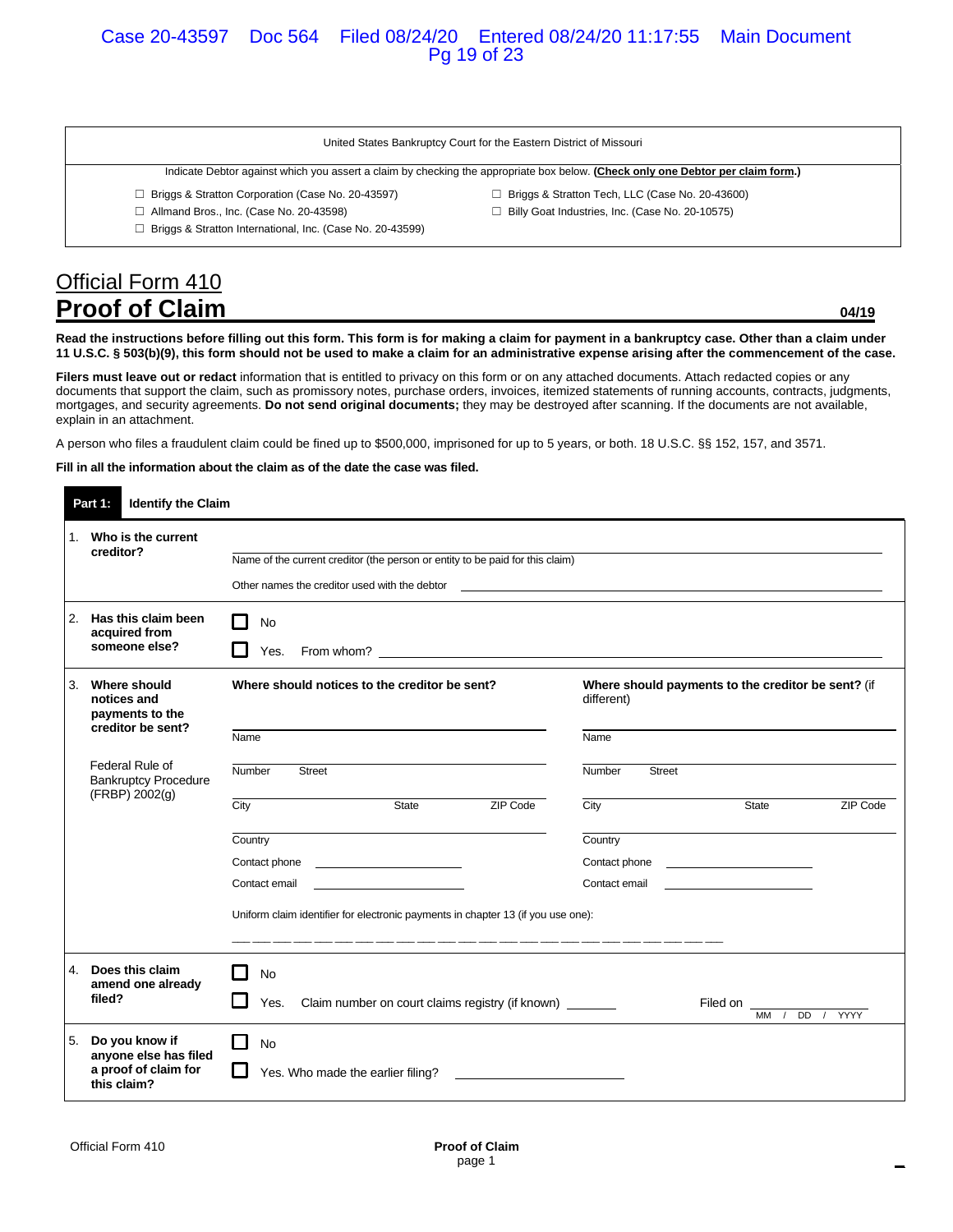|    | Case 20-43597                                      | Filed 08/24/20   Entered 08/24/20   11:17:55<br><b>Doc 564</b><br><b>Main Document</b><br><b>Pg 20 of 23</b>                                |
|----|----------------------------------------------------|---------------------------------------------------------------------------------------------------------------------------------------------|
| 6. | Do you have any number                             | $\Box$ No                                                                                                                                   |
|    | you use to identify the<br>debtor?                 | Yes. Last 4 digits of the debtor's account or any number you use to identify the debtor: __ __ __ __                                        |
|    |                                                    |                                                                                                                                             |
|    | 7. How much is the claim?                          |                                                                                                                                             |
|    |                                                    | \$<br>. Does this amount include interest or other charges?<br>No                                                                           |
|    |                                                    | Yes. Attach statement itemizing interest, fees, expenses, or other                                                                          |
|    |                                                    | charges required by Bankruptcy Rule 3001(c)(2)(A).                                                                                          |
|    | 8. What is the basis of the<br>claim?              | Examples: Goods sold, money loaned, lease, services performed, personal injury or wrongful death, or credit card.                           |
|    |                                                    | Attach redacted copies of any documents supporting the claim required by Bankruptcy Rule 3001(c).                                           |
|    |                                                    | Limit disclosing information that is entitled to privacy, such as health care information.                                                  |
|    |                                                    |                                                                                                                                             |
|    |                                                    |                                                                                                                                             |
| 9. | Is all or part of the claim                        | $\Box$ No                                                                                                                                   |
|    | secured?                                           | Yes. The claim is secured by a lien on property.                                                                                            |
|    |                                                    | Nature of property:                                                                                                                         |
|    |                                                    | Real estate: If the claim is secured by the debtor's principal residence, file a Mortgage Proof of                                          |
|    |                                                    | Claim Attachment (Official Form 410-A) with this Proof of Claim.                                                                            |
|    |                                                    | Motor vehicle                                                                                                                               |
|    |                                                    | Other. Describe:                                                                                                                            |
|    |                                                    |                                                                                                                                             |
|    |                                                    | <b>Basis for perfection:</b><br>Attach redacted copies of documents, if any, that show evidence of perfection of a security interest (for   |
|    |                                                    | example, a mortgage, lien, certificate of title, financing statement, or other document that shows the lien<br>has been filed or recorded.) |
|    |                                                    | \$<br>Value of property:                                                                                                                    |
|    |                                                    | Amount of the claim that is secured:                                                                                                        |
|    |                                                    | (The sum of the secured and unsecured<br>Amount of the claim that is unsecured:<br>S.<br>amount should match the amount in line 7.)         |
|    |                                                    | Amount necessary to cure any default as of the date of the petition:<br>$\sim$ 5                                                            |
|    |                                                    | Annual Interest Rate (when case was filed) ________%<br>Fixed                                                                               |
|    |                                                    | Variable                                                                                                                                    |
|    | 10. Is this claim based on a                       | No                                                                                                                                          |
|    | lease?                                             |                                                                                                                                             |
|    |                                                    | Yes. Amount necessary to cure any default as of the date of the petition.<br>$\frac{1}{2}$                                                  |
|    | 11. Is this claim subject to a<br>right of setoff? | No<br>$\mathbf{I}$                                                                                                                          |
|    |                                                    |                                                                                                                                             |
|    |                                                    |                                                                                                                                             |
|    |                                                    |                                                                                                                                             |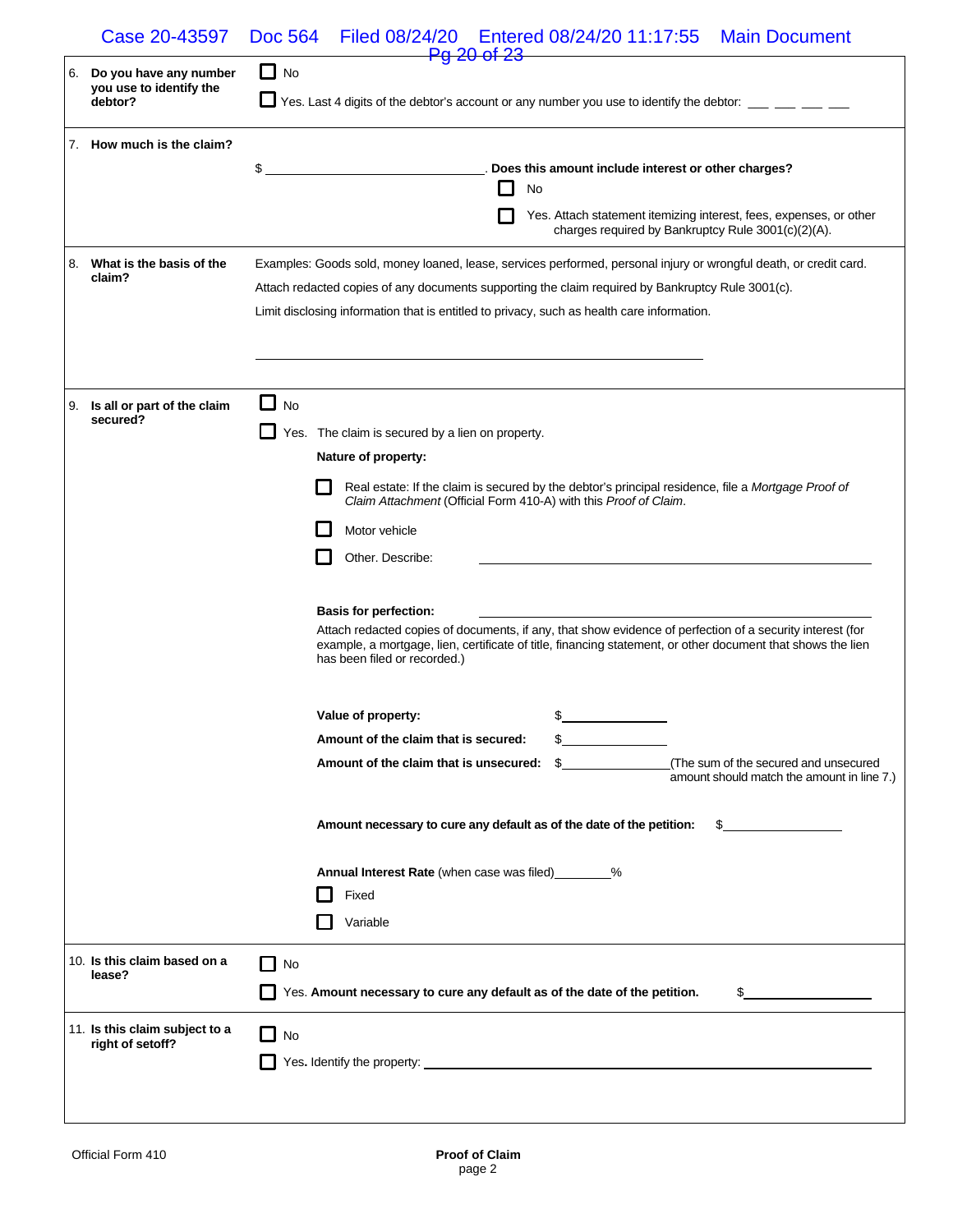## Case 20-43597 Doc 564 Filed 08/24/20 Entered 08/24/20 11:17:55 Main Document Pg 21 of 23

|  | 12. Is all or part of the claim<br>entitled to priority under<br>11 U.S.C. § 507(a)?                                                                   | No                                                                                                                                                                                                                                                                                                                      |                             |
|--|--------------------------------------------------------------------------------------------------------------------------------------------------------|-------------------------------------------------------------------------------------------------------------------------------------------------------------------------------------------------------------------------------------------------------------------------------------------------------------------------|-----------------------------|
|  |                                                                                                                                                        | Yes. Check all that apply:                                                                                                                                                                                                                                                                                              | Amount entitled to priority |
|  | A claim may be partly<br>priority and partly<br>nonpriority. For example,<br>in some categories, the<br>law limits the amount<br>entitled to priority. | Domestic support obligations (including alimony and child support) under<br>11 U.S.C. § 507(a)(1)(A) or (a)(1)(B).                                                                                                                                                                                                      |                             |
|  |                                                                                                                                                        | Up to \$3,025* of deposits toward purchase, lease, or rental of property or<br>services for personal, family, or household use. 11 U.S.C. § 507(a)(7).                                                                                                                                                                  |                             |
|  |                                                                                                                                                        | Wages, salaries, or commissions (up to \$13,650*) earned within 180<br>days before the bankruptcy petition is filed or the debtor's business ends,<br>whichever is earlier. 11 U.S.C. $\S$ 507(a)(4).                                                                                                                   | S.                          |
|  |                                                                                                                                                        | Taxes or penalties owed to governmental units. 11 U.S.C. § 507(a)(8).                                                                                                                                                                                                                                                   |                             |
|  |                                                                                                                                                        | Contributions to an employee benefit plan. 11 U.S.C. § 507(a)(5).                                                                                                                                                                                                                                                       |                             |
|  |                                                                                                                                                        | Other. Specify subsection of 11 U.S.C. § 507(a)( _) that applies.                                                                                                                                                                                                                                                       |                             |
|  |                                                                                                                                                        | Amounts are subject to adjustment on 4/01/22 and every 3 years after that for cases begun on or after the date of adjustment.                                                                                                                                                                                           |                             |
|  | 13. Is all or part of the claim<br>pursuant to 11 U.S.C.                                                                                               | No                                                                                                                                                                                                                                                                                                                      |                             |
|  | § 503(b)(9)?                                                                                                                                           | Yes. Indicate the amount of your claim arising from the value of any goods received by the debtor within 20<br>days before the date of commencement of the above case, in which the goods have been sold to the Debtor in<br>the ordinary course of such Debtor's business. Attach documentation supporting such claim. |                             |
|  |                                                                                                                                                        | \$                                                                                                                                                                                                                                                                                                                      |                             |

| Part 3:<br><b>Sign Below</b>                                                |                                                                                                                                                                                                                                |  |  |  |
|-----------------------------------------------------------------------------|--------------------------------------------------------------------------------------------------------------------------------------------------------------------------------------------------------------------------------|--|--|--|
| The person completing<br>this proof of claim must                           | Check the appropriate box:                                                                                                                                                                                                     |  |  |  |
| sign and date it.                                                           | am the creditor.                                                                                                                                                                                                               |  |  |  |
| FRBP 9011(b).<br>If you file this claim                                     | I am the creditor's attorney or authorized agent.                                                                                                                                                                              |  |  |  |
| electronically, FRBP<br>5005(a)(2) authorizes courts                        | I am the trustee, or the debtor, or their authorized agent. Bankruptcy Rule 3004.                                                                                                                                              |  |  |  |
| to establish local rules<br>specifying what a signature                     | I am a quarantor, surety, endorser, or other codebtor. Bankruptcy Rule 3005.                                                                                                                                                   |  |  |  |
| is.                                                                         | I understand that an authorized signature on this Proof of Claim serves as an acknowledgement that when calculating<br>the amount of the claim, the creditor gave the debtor credit for any payments received toward the debt. |  |  |  |
| A person who files a<br>fraudulent claim could be<br>fined up to \$500,000, | I have examined the information in this Proof of Claim and have reasonable belief that the information is true and correct.                                                                                                    |  |  |  |
| imprisoned for up to 5<br>years, or both.                                   | I declare under penalty of perjury that the foregoing is true and correct.                                                                                                                                                     |  |  |  |
| 18 U.S.C. §§ 152, 157, and<br>3571                                          | Executed on date<br>.                                                                                                                                                                                                          |  |  |  |

| $18$ U.S.C. $99$ 152, 157, and | Executed on date |                                                                        |               |                                                                                       |           |         |
|--------------------------------|------------------|------------------------------------------------------------------------|---------------|---------------------------------------------------------------------------------------|-----------|---------|
| 3571.                          |                  | MM / DD / YYYY                                                         |               |                                                                                       |           |         |
|                                |                  |                                                                        |               |                                                                                       |           |         |
|                                | Signature        |                                                                        |               |                                                                                       |           |         |
|                                |                  | Print the name of the person who is completing and signing this claim: |               |                                                                                       |           |         |
|                                |                  |                                                                        |               |                                                                                       |           |         |
|                                | Name             | First name                                                             | Middle name   |                                                                                       | Last name |         |
|                                | Title            |                                                                        |               |                                                                                       |           |         |
|                                | Company          |                                                                        |               |                                                                                       |           |         |
|                                |                  |                                                                        |               | Identify the corporate servicer as the company if the authorized agent is a servicer. |           |         |
|                                | Address          | Number                                                                 | <b>Street</b> |                                                                                       |           |         |
|                                |                  |                                                                        |               |                                                                                       |           |         |
|                                |                  | City                                                                   |               | State                                                                                 | ZIP Code  | Country |
|                                | Contact phone    |                                                                        |               |                                                                                       | Email     |         |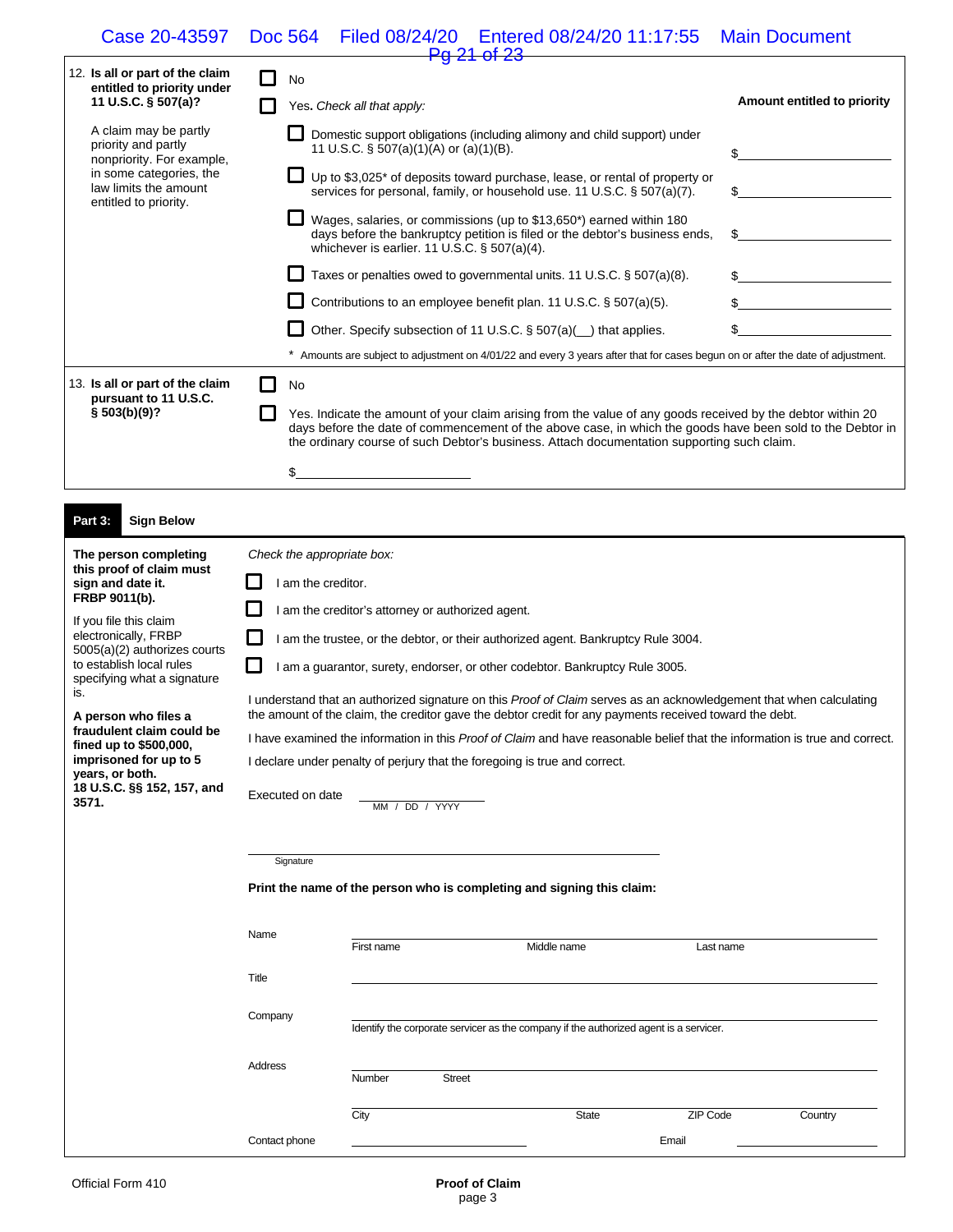### Case 20-43597 Doc 564 Filed 08/24/20 Entered 08/24/20 11:17:55 Main Document Pg 22 of 23

# Official Form 410 **Instructions for Proof of Claim**

United States Bankruptcy Court 04/19

**These instructions and definitions generally explain the law. In certain circumstances, such as bankruptcy cases that debtors do not file voluntarily, exceptions to these general rules may apply. You should consider obtaining the advice of an attorney, especially if you are unfamiliar with the bankruptcy process and privacy regulations.** 

**A person who files a fraudulent claim could be fined up to \$500,000, imprisoned for up to 5 years, or both.**  18 U.S.C. §§ 152, 157 and 3571

#### **How to fill out this form**

- **Fill in all of the information about the claim as of the date the case was filed.**
- **Fill in the caption at the top of the form**
- $\mathcal{L}^{\mathcal{A}}$ **If the claim has been acquired from someone else, then state the identity of the last party** who owned the claim or was the holder of the claim and who transferred it to you before the initial claim was filed.

**Attach any supporting documents to this form.** Attach redacted copies of any documents that show that the debt exists, a lien secures the debt, or both. (See the definition of *redaction* on the next page.)

Also attach redacted copies of any documents that show perfection of any security interest or any assignments or transfers of the debt. In addition to the documents, a summary may be added. Federal Rule of Bankruptcy Procedure (called "Bankruptcy Rule") 3001(c) and (d).

**Do not attach original documents because attachments may be destroyed after scanning.** 

**If the claim is based on delivery health care goods or services, do not disclose confidential health care information. Leave out or redact confidential information both in the claim and in the attached documents.** 

#### **PLEASE SEND COMPLETED PROOF(S) OF CLAIM TO:**

Briggs Claims Processing Center c/o KCC 222 N. Pacific Coast Hwy., Ste. 300 El Segundo, CA 90245

 Alternatively, your claim can be filed electronically on KCC's website at https://epoc.kccllc.net/Briggs.

- **A** *Proof of Claim* **form and any attached documents must show only the last 4 digits of any social security number, individual's tax identification number, or financial account number, and only the year of any person's date of birth.** See Bankruptcy Rule 9037.
- **For a minor child, fill in only the child's initials and the full name and address of the child's parent or guardian.** For example, write *A.B., a minor child (John Doe, parent, 123 Main St., City, State).* See Bankruptcy Rule 9037.

## **Confirmation that the claim has been filed**

 To receive confirmation that the claim has been filed, either enclose a stamped self-addressed envelope and a copy of this form or you may view a list of filed claims in this case by visiting the Claims and Noticing and Agent's website at http://www.kccllc.net/Briggs

#### Understand the terms used in this form

 **Administrative expense:** Generally, an expense that arises after a bankruptcy case is filed in connection with operating, liquidating, or distributing that bankruptcy estate. 11 U.S.C. § 503

 **Claim:** A creditor's right to receive payment for a debt that the debtor owed on the date the debtor filed for bankruptcy. 11 U.S.C. §101 (5). A claim may be secured or unsecured.